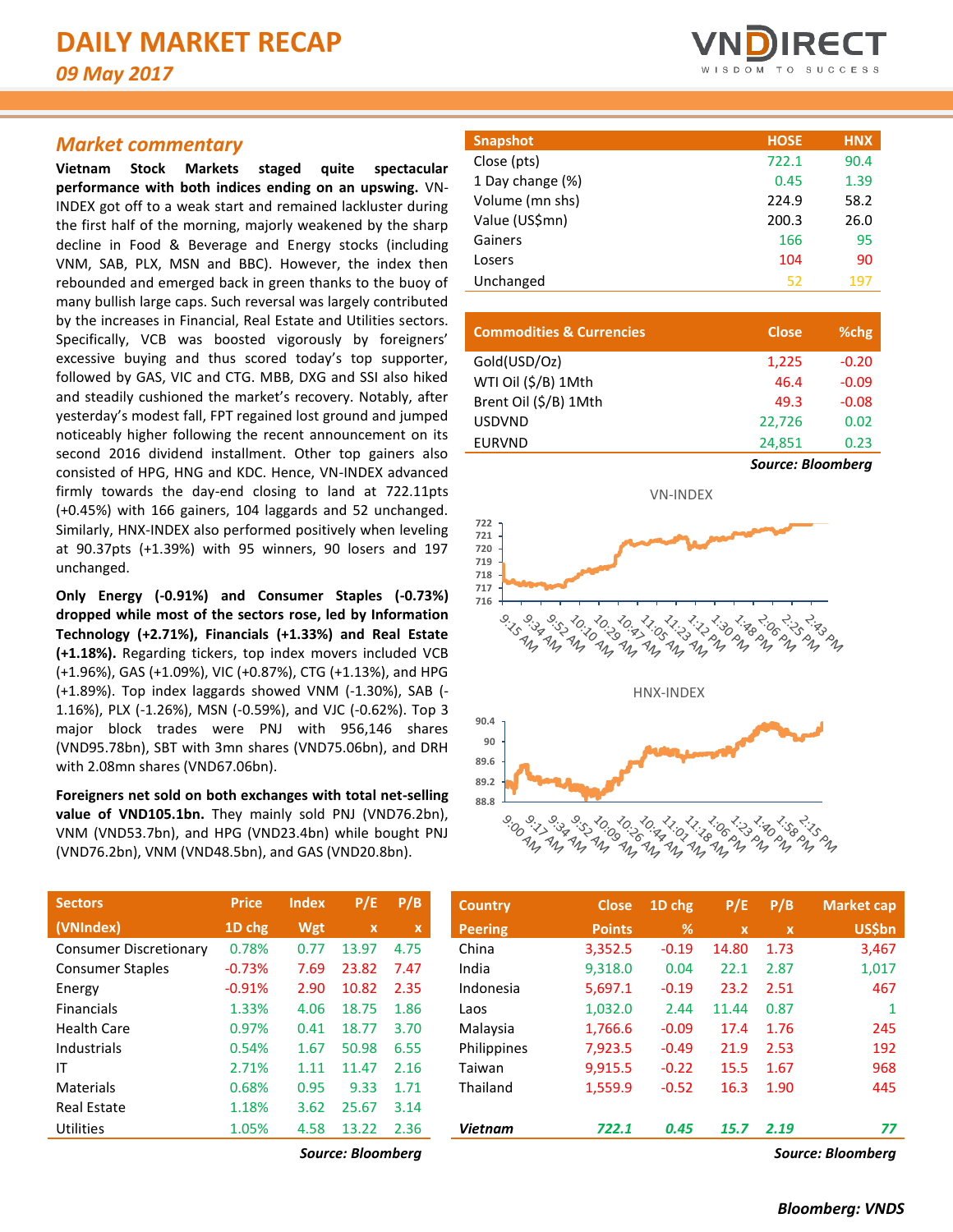

# **Market News**

**Oil held gains before government data forecast to show US crude stockpiles fell for a fifth week, further reducing an inventory surplus.** Futures were little changed in New York, having recovered 6.3% since slumping to a five-month low on May 05. Stockpiles probably dropped by 2mn barrels last week, according to a Bloomberg survey before Energy Information Administration data Wednesday. *(Bloomberg)*

**Vietnam's Jan - Apr state revenue was recorded at VND396.5trl, completing 32.7% of full-year goal,** according to Ministry of Finance. For further information, state spending figure in the same period stood at VND393.4trl, or 28.3% of full-year goal. *(Bloomberg)*

**Vietnam sold VND104.6trl of government bonds from Jan-Apr 2017,** Ministry of Finance says in emailed statement. *(Bloomberg)*

**Vietnam's April trade surplus was at US\$185.8mn.** In particular, exports increased by 1.7% YoY to US\$17.5bn while imports decreased by 5.4% YoY to US\$7.4bn, according to data posted on General Customs Department. For further information, Jan-Apr exports rose 16.8% YoY to US\$62.1bn and imports hit US\$62.1bn (+24% YoY). Thus, Jan-Apr trade deficit was reported at US\$1.9bn. *(Bloomberg)*

**Vietnam exported 51,860 tons of rubber (-30.39% YoY), 539,492 tons of rice (+18.36% YoY), and 134,819 tons of coffee (-27.50% YoY) in April,** according to data posted on Vietnam's General Customs Department website. For further information, in Jan – Apr, the country exported 588,121 tons for coffee, 1.78mn tons for rice, and 301,540 tons for rubber. *(Bloomberg)*

# **Corporate News**

**Hoa Binh Construction and Real Estate Corporation (HBC VN) - dividend payment:** HBC will pay 2016 stock dividend at the ratio of 100:35 and 2016 cash dividend of VND1,000/share (est. 2016 dividend yield of X%). Both dividends are expected in 2Q2017. In addition, the company will increase capital for its subsidiary Hoa Binh House JSC. *(Cafef.vn)*

**Vicostone JSC (VCS VN) – business activity and dividend payment:** VCS's BoD has decided to fully divest its stake of 2,044,800 shares (31.4%) in Vietnam Stone Work - Top Fabrication JSC (STV VN – UPCOM) within 2Q2017. For further information, VCS' parent company A&A Green Phoenix JSC (Phenikaa) raised its stake in STV from 315,000 shares to 3,259,650 shares (50.05%) in Sep 2015. Besides, on May 03, VCS sought approval from State Securities Commission (SSC) to issue 20mn shares to pay 2016 stock dividend at the ratio of 10:3 within 2Q-3Q2017. *(Vietstock.vn)*

**Hoang Anh Gia Lai Agricultural JSC (HNG VN) - warning status:** Ho Chi Minh Stock Exchange (HOSE) has put HNG under warning status from May 12 as the company reported VND985bn in 2016 net loss for parent's company. *(Cafef.vn)*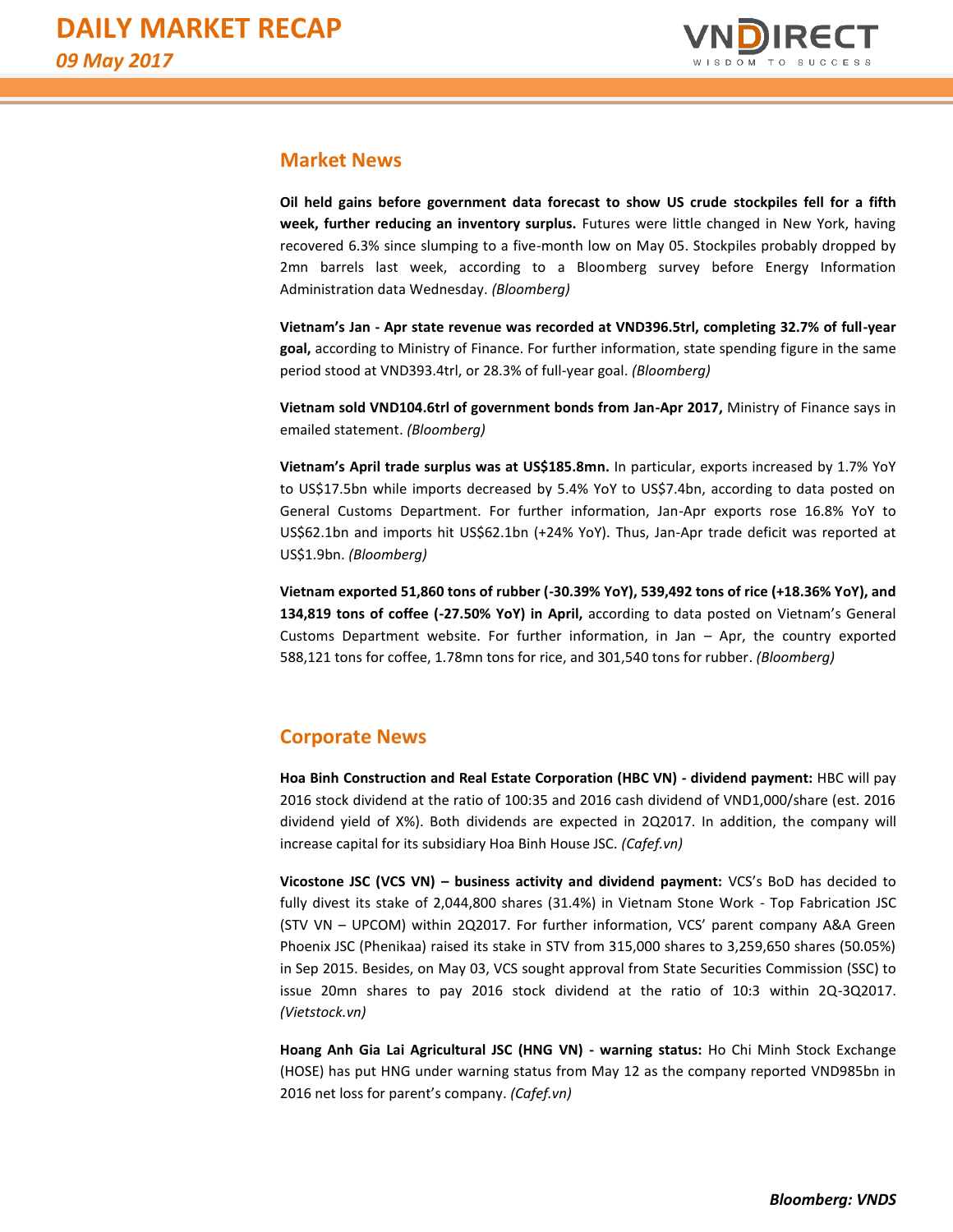

**Airports Corporation of Vietnam (ACV VN - UPCOM) - 1Q2017 consolidated business results:** In Q1, ACV recorded VND4.047trl in net revenue and VND1.614trl in gross profit. Financial revenue hit VND255.7bn while financial expenses were VND683.1bn due to VND647.5bn in losses from FX exchange. Meanwhile, selling expenses and admin expenses were reported at VND103.9bn and VND221.3bn, respectively. At the end, ACV generated VND772.2bn in EAT. *(Vietnamairport.vn)*

**Vietnam National Petroleum Group (PLX VN) – 1Q2017 consolidated business results:** In Q1, PLX recorded VND35.801trl in net revenue (+30% YoY and completing 25% of year plan) and VND3.182trl in gross profit (+7.8% YoY). Financial revenue and financial expenses considerably surged to VND253.7bn (+40.6% YoY) and VND232.7bn (+25.3 YoY), respectively. Selling and admin expenses stood at VND1.8trl (+5.7% YoY) and VND239.1bn (+2.8% YoY), correspondingly. Thus, consolidated EBT and EAT were reported at VND1.35trl (-1.6% YoY and achieving 29% of full-year goal) and VND1.106trl (-2.5% YoY), respectively. *(Vietstock.vn and Cafef.vn)*

**Everpia JSC (EVE VN) - 1Q2017 consolidated business results and dividend payment:** In Q1, EVE earned VND150.5bn in net revenue (-0.6% YoY) and VND51.5bn in gross profit (+1.2% YoY). Besides, financial revenue and financial expenses dropped significantly to VND4.5bn (-43.7% YoY) and VND1.2bn (-61% YoY), correspondingly. Meanwhile, selling and admin expenses rose strongly to VND24.1bn (+22.7% YoY) and VND24.1bn (+18% YoY), respectively, due to the increase in advertising expenses. Notably, profit from other activities was VND1.2bn (comparing to 1Q2016's loss of VND843mn). At the end, the company only generated VND9bn in EAT (-36.4% YoY). For more information, Jun 01 and Jun 26 will be the record date and payment date, correspondingly, for paying 2016 cash dividend of VND1,000/share (est. 2016 dividend yield of 4.9%). Moreover, Mr. Lee Jae Eun has been elected to hold Chairman position since May 04. *(Vietstock.vn)*

**Hoang Anh Gia Lai JSC (HAG VN) – warning status:** Ho Chi Minh Stock Exchange (HOSE) has put HAG under warning status from May 12 as the company posted VND1.12trl in 2016 net loss for parent's company and VND1.412trl in accumulated losses. *(Cafef.vn)*

**Binh Son Refining and Petrochemical Co., Ltd. (BSR) - IPO:** BSR has sent letters to 15 investment funds, including both onshore and offshore, to participate in its IPO at late 2017. For further information, Dung Quat Refinery plant has capacity of 6.5mn tons of crude oil, satisfying 30% of nation's demand of post-processing products. BSR is currently on the way to equities in order to finance its future strategic projects. Accordingly, BSR's investments in the upcoming periods focuses on oil refinery and deep processing with an expectation of large contribution to the company's profit. Over the course of 2015 and 2016, BSR's EAT reached nearly US\$500mn and ROE was 17%. For 2017, BSR targets revenue at VND62.4trl and EBT at VND1.682trl (-66% YoY). *(Vietstock.vn)*

**Viet Dragon JSC (VDS VN) - change in stock listing:** VDS has submitted the application to move the listing of 70mn shares from Hanoi Stock Exchange (HNX) to Ho Chi Minh City Stock Exchange (HOSE), according to bourse statement. No listing date is provided. *(Bloomberg)*

**CII Engineering JSC (CEE - unlisted) - stock listing:** Ho Chi Minh Stock Exchange has approved the listing of 41.5mn CEE shares. The first trading date will be May 15 with the reference price of VND22,300/share. *(Cafef.vn)*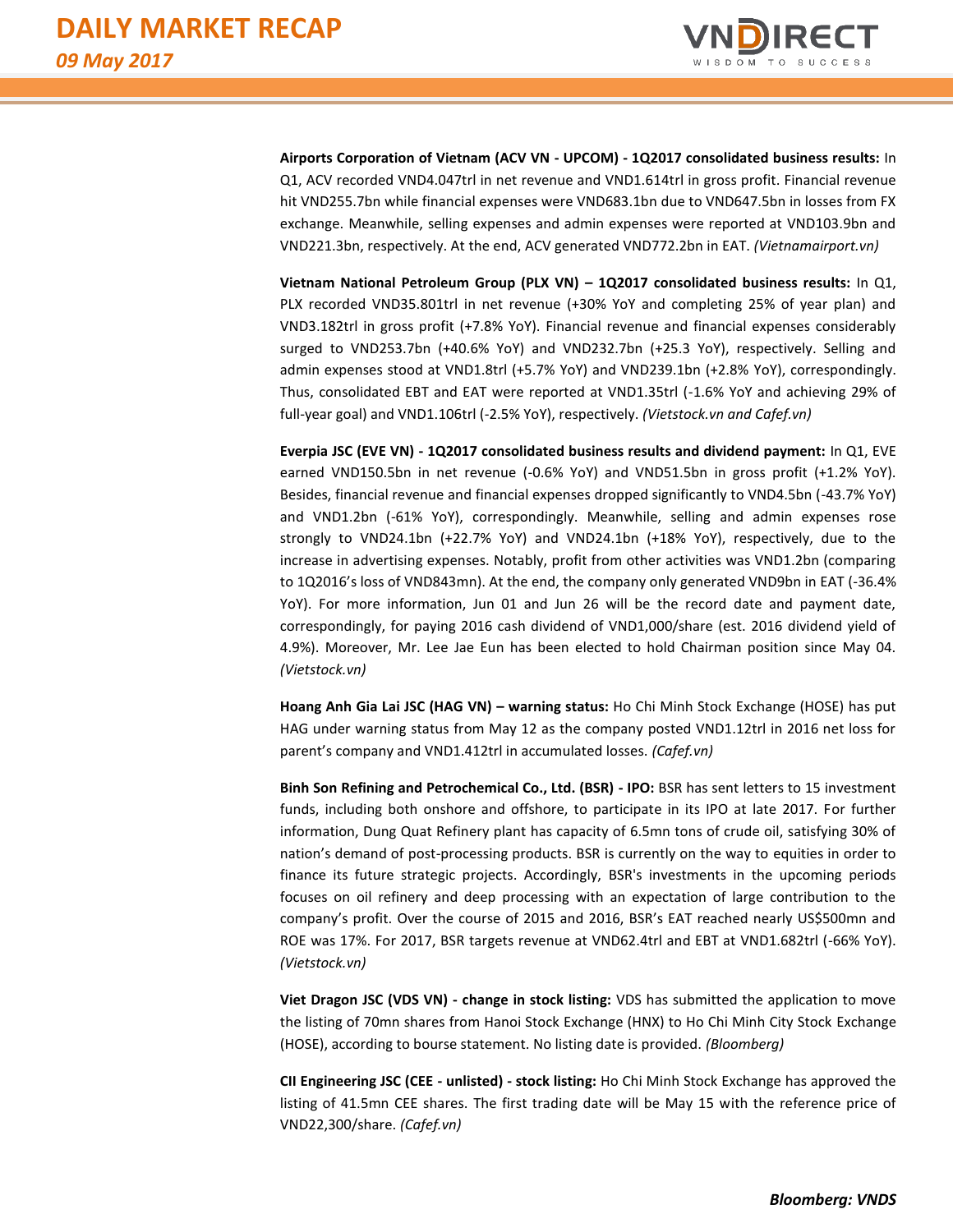

**TriViet Management Investment JSC (TVC VN) – shareholder's activity:** BoD member Nguyen Trung Kien has registered to divest his entire stake of 105,300 TVC shares from May 08 to Jun 02. *(Cafef.vn)*

**Quang Ninh Construction and Cement JSC (QNC VN) – 1Q2017 consolidated business results:** In 1Q2017, QNC generated VND174.3bn in net revenue (-5% YoY) and VND36.7bn in gross profit (+194.8% YoY). Financial revenue and financial expenses declined to VND17.2mn (-90.1% YoY) and VND13.1bn (-26.1% YoY), respectively. Meanwhile, selling expenses suddenly jumped to VND11.9bn (+391% YoY) while admin expenses crashed to VND5bn (-59.8% YoY). Thus, QNC reported EAT of VND5.6bn (vs. a net loss of VND19.7bn in 1Q2016). *(Vietstock.vn)*

**Sao Mai Group Corporation (ASM VN) – 1Q2017 consolidated business results:** In 1Q2017, ASM earned VND318bn in net revenue (+169% YoY) and VND35.8bn in gross profit (-18.6% YoY) as COGS jumped by 280% YoY to VND282.3bn. Financial revenue surged markedly to VND24.1bn (vs. VND1.4bn in 1Q2016's) while financial expenses had a strong increase to VND7.7bn (+45.7% YoY). In addition, selling and admin expenses also soared to VND11.5bn (+121.6% YoY) and VND32.9bn (+93.0% YoY), respectively. Consequently, ASM's EAT decreased to VND15.8bn (- 38.4% YoY). *(Vietstock.vn)*

**Petro Vietnam Transportation Corporation (PVT VN) – 1Q2017 consolidated business results:** In 1Q2017, PVT declared VND1.652trl in net revenue (+7.7% YoY) and VND187.4bn in gross profit (+24.9% YoY). Financial revenue and financial expenses increased to VND54.4bn (+15.5% YoY) and VND39.2bn (+ 8.5% YoY), respectively. Besides, selling expenses and admin expenses noticeably decreased to VND1.3bn (-27.7% YoY) and VND47.1bn (-6.1% YoY), correspondingly. However, profit from other activities sank to VND2.1bn (-70.3% YoY). At a result, PVT posted nearly VND107bn in EAT (+44.1% YoY). *(Vietstock.vn)*

**Japan Vietnam Medical Instrument JSC (JVC VN) – supervisory status warning:** JVC has been warned by Ho Chi Minh Stock Exchange (HOSE) to be put under special supervisory status for the second time as the company continued to incur loss in 2016. According to 4Q2016 unaudited consolidated financial statements, the company suffered a net loss of VND41.5bn as of Mar 31, 2017 and accumulated losses of VND1.029trl. Previously, on Aug 15, 2016, JVC had been put under special supervisory status for the first time. *(Cafef.vn)*

**Pacific Infrastructure Project Development and Investment Corporation (PPI VN) – 1Q2017 consolidated business results:** In 1Q2017, PPI recorded VND7.1bn in net revenue (-92% YoY) and a negative figure of VND203.1mn in gross profit (vs. gross profit of VND20.1bn in 1Q2016). Additionally, admin expenses stood at VND1.9bn (-29.4% YoY). At the end, the company posted a net loss of VND2.8bn (vs. EAT of VND12.1bn in 1Q2016). *(Vietstock.vn)*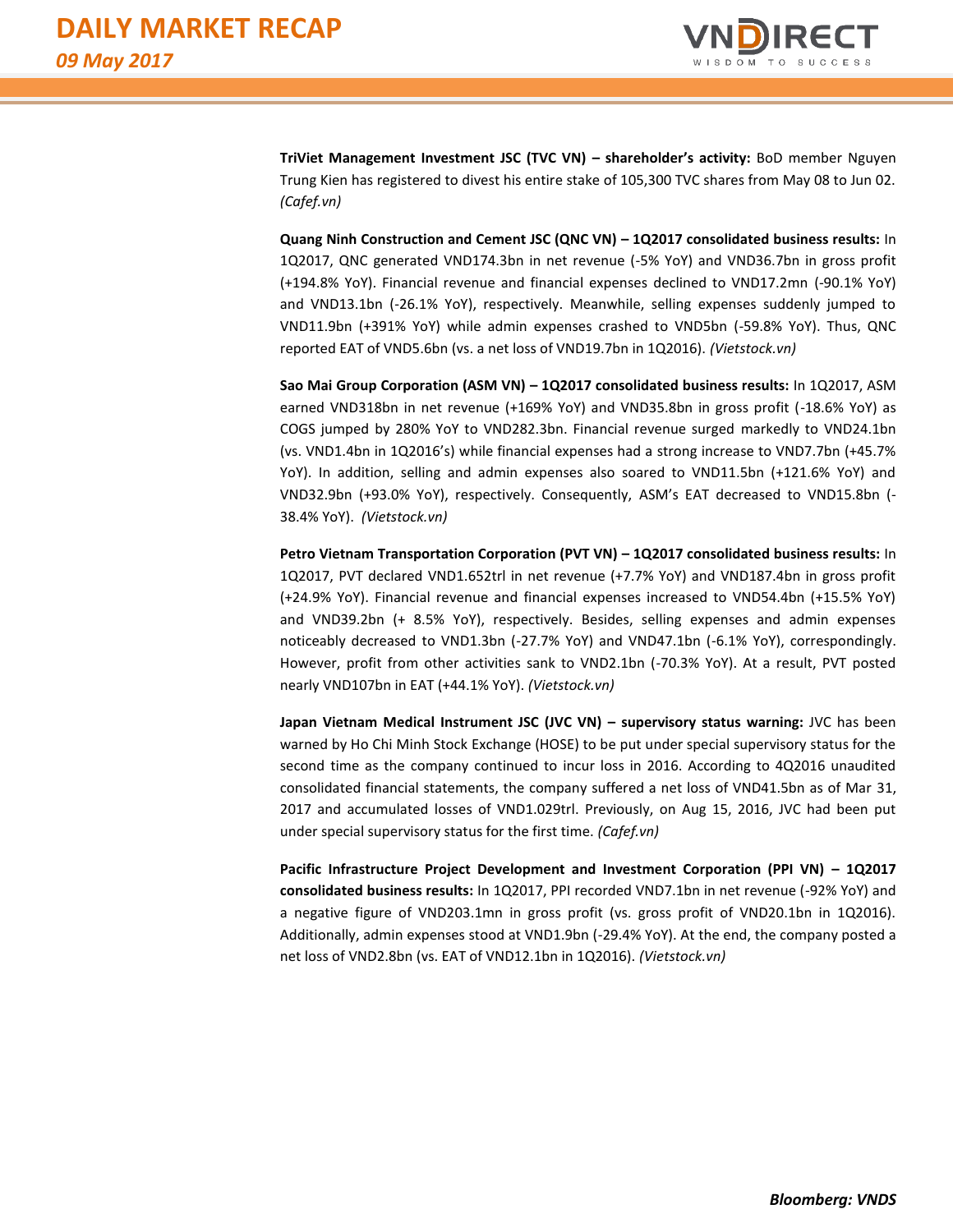

#### **MARKET MOVEMENTS**

|                    |              |       | <b>HOSE</b> |         |              |                    |              |       | <b>HNX</b> |         |            |
|--------------------|--------------|-------|-------------|---------|--------------|--------------------|--------------|-------|------------|---------|------------|
| <b>Top gainers</b> |              |       |             |         | <b>VND</b>   | <b>Top gainers</b> |              |       |            |         | <b>VND</b> |
| <b>Ticker</b>      | Last         | Chg   | %chg        | Vol.    | <b>Index</b> | <b>Ticker</b>      | Last         | Chg   | %chg       | Vol.    | Index      |
|                    | <b>Price</b> |       |             |         | impact       |                    | <b>Price</b> |       |            |         | impact     |
| <b>UDC</b>         | 3,670        | 240   | 7.0         | 244.900 | 0.003        | <b>HDO</b>         | 900          | 100   | 12.5       | 175,508 | 0.000      |
| <b>HAR</b>         | 3,830        | 250   | 7.0         | 2.14MLN | 0.010        | <b>ATS</b>         | 12,100       | 1,100 | 10.0       | 453,900 | 0.000      |
| <b>TIX</b>         | 38,500       | 2,500 | 6.9         | 500     | 0.025        | <b>KST</b>         | 15.400       | 1,400 | 10.0       | 500     | 0.000      |
| <b>DTA</b>         | 2,470        | 160   | 6.9         | 64,630  | 0.001        | ALT                | 15,500       | 1,400 | 9.9        | 20,682  | 0.000      |
| <b>HVG</b>         | 6,640        | 430   | 6.9         | 1.38MLN | 0.040        | VNC                | 40.100       | 3,600 | 9.9        | 7,510   | 0.000      |

| <b>Top losers</b> |               |          |        |         | <b>VND</b>             |
|-------------------|---------------|----------|--------|---------|------------------------|
| <b>Ticker</b>     | Last<br>Price | Chg      | %chg   | Vol.    | <b>Index</b><br>impact |
| <b>LHG</b>        | 19,650        | 0        | $-7.1$ | 127,770 | $-0.016$               |
| <b>STT</b>        | 6,280         | -470     | $-7.0$ | 100     | $-0.002$               |
| VID               | 8.170         | $-610$   | $-7.0$ | 103,540 | $-0.006$               |
| <b>KAC</b>        | 16,100        | $-1,200$ | $-6.9$ | 40      | $-0.012$               |
| PIT               | 6,800         | $-500$   | $-6.9$ | 200     | $-0.003$               |

|               | <b>Top index movers</b> |     |      | <b>VND</b> |        |
|---------------|-------------------------|-----|------|------------|--------|
| <b>Ticker</b> | Last                    | Chg | %chg | Vol.       | Index  |
|               | <b>Price</b>            |     |      |            | impact |
| VCB           | 36,450                  | 700 | 2.0  | 1.63MLN    | 1.039  |
| GAS           | 55,600                  | 600 | 1.1  | 561,550    | 0.474  |
| VIC           | 40.750                  | 350 | 0.9  | 579.970    | 0.381  |
| <b>CTG</b>    | 17,950                  | 200 | 1.1  | 844,220    | 0.307  |
| <b>HPG</b>    | 29,700                  | 550 | 1.9  | 4.27MLN    | 0.287  |

| <b>Top index laggers</b><br><b>VND</b> |              |          |        |         |          |  |  |  |  |  |  |  |
|----------------------------------------|--------------|----------|--------|---------|----------|--|--|--|--|--|--|--|
| <b>Ticker</b>                          | Last         | Chg      | %chg   | Vol.    | Index    |  |  |  |  |  |  |  |
|                                        | <b>Price</b> |          |        |         | impact   |  |  |  |  |  |  |  |
| VNM                                    | 144,000      | $-1,900$ | $-1.3$ | 937,160 | $-1.137$ |  |  |  |  |  |  |  |
| SAB                                    | 196,700      | $-2,300$ | $-1.2$ | 15,040  | $-0.608$ |  |  |  |  |  |  |  |
| <b>PLX</b>                             | 46.900       | -600     | $-1.3$ | 864,620 | $-0.320$ |  |  |  |  |  |  |  |
| <b>MSN</b>                             | 42,400       | $-250$   | $-0.6$ | 375,470 | $-0.118$ |  |  |  |  |  |  |  |
| <b>VJC</b>                             | 128,800      | 200      | $-0.6$ | 292,990 | $-0.099$ |  |  |  |  |  |  |  |

|                    |              |       | HU3E. |         |              |                    |              |       | нiva |         |            |
|--------------------|--------------|-------|-------|---------|--------------|--------------------|--------------|-------|------|---------|------------|
| <b>Top gainers</b> |              |       |       |         | <b>VND</b>   | <b>Top gainers</b> |              |       |      |         | <b>VND</b> |
| Ticker             | Last         | Chg   | %chg  | Vol.    | <b>Index</b> | Ticker             | Last         | Chg   | %chg | Vol.    | Index      |
|                    | <b>Price</b> |       |       |         | impact       |                    | <b>Price</b> |       |      |         | impact     |
| UDC.               | 3,670        | 240   | 7.0   | 244.900 | 0.003        | <b>HDO</b>         | 900          | 100   | 12.5 | 175,508 | 0.000      |
| <b>HAR</b>         | 3,830        | 250   | 7.0   | 2.14MLN | 0.010        | ATS                | 12.100       | 1.100 | 10.0 | 453,900 | 0.000      |
| TIX                | 38,500       | 2.500 | 6.9   | 500     | 0.025        | KST                | 15,400       | 1,400 | 10.0 | 500     | 0.000      |
| <b>DTA</b>         | 2,470        | 160   | 6.9   | 64,630  | 0.001        | ALT                | 15,500       | 1,400 | 9.9  | 20,682  | 0.000      |
| HVG                | 6.640        | 430   | 6.9   | 1.38MLN | 0.040        | VNC                | 40.100       | 3.600 | 9.9  | 7.510   | 0.000      |

| <b>Top losers</b> |                      |          |        |         | <b>VND</b>      | <b>Top losers</b> |                      |          |         |         | <b>VND</b>      |
|-------------------|----------------------|----------|--------|---------|-----------------|-------------------|----------------------|----------|---------|---------|-----------------|
| Ticker            | Last<br><b>Price</b> | Chg      | %chg   | Vol.    | Index<br>impact | <b>Ticker</b>     | Last<br><b>Price</b> | Chg      | %chg    | Vol.    | Index<br>impact |
| LHG.              | 19,650               |          | $-7.1$ | 127,770 | $-0.016$        | <b>VMC</b>        | 28.800               | $-3.200$ | $-10.0$ | 178,700 | 0.000           |
| <b>STT</b>        | 6,280                | $-470$   | $-7.0$ | 100     | $-0.002$        | <b>SDG</b>        | 27.300               | $-3.000$ | $-9.9$  | 100     | 0.000           |
| VID               | 8.170                | $-610$   | $-7.0$ | 103.540 | $-0.006$        | <b>HKB</b>        | 4.600                | $-500$   | $-9.8$  | 833.170 | 0.000           |
| KAC               | 16,100               | $-1.200$ | $-6.9$ | 40      | $-0.012$        | V21               | 9,200                | $-1.000$ | $-9.8$  | 42.083  | 0.000           |
| PIT               | 6,800                | $-500$   | $-6.9$ | 200     | $-0.003$        | C69               | 7.500                | $-800$   | $-9.6$  | 10.400  | 0.000           |

|            | <b>Top index movers</b> |     |      |         | <b>VND</b>   |            | <b>Top index movers</b> |       |      |         | <b>VND</b> |
|------------|-------------------------|-----|------|---------|--------------|------------|-------------------------|-------|------|---------|------------|
| Ticker     | Last                    | Chg | %chg | Vol.    | <b>Index</b> | Ticker     | Last                    | Chg   | %chg | Vol.    | Index      |
|            | <b>Price</b>            |     |      |         | impact       |            | <b>Price</b>            |       |      |         | impact     |
| VCB        | 36,450                  | 700 | 2.0  | 1.63MLN | 1.039        | <b>ACB</b> | 23,700                  | 600   | 2.6  | 1.87MLN | 0.518      |
| GAS        | 55,600                  | 600 | 1.1  | 561.550 | 0.474        | <b>VND</b> | 18,300                  | 1.500 | 8.9  | 939,857 | 0.143      |
| VIC        | 40,750                  | 350 | 0.9  | 579.970 | 0.381        | DBC        | 29.300                  | 2,300 | 8.5  | 160.091 | 0.139      |
| <b>CTG</b> | 17,950                  | 200 | 1.1  | 844.220 | 0.307        | VCS        | 160.000                 | 3,600 | 2.3  | 52,940  | 0.073      |
| <b>HPG</b> | 29,700                  | 550 | 1.9  | 4.27MLN | 0.287        | SHS        | 8,600                   | 700   | 8.9  | 3.72MLN | 0.067      |

|            | <b>Top index laggers</b> |          |        |         | <b>VND</b> | <b>Top index laggers</b> |                      |          |        |         | <b>VND</b>   |
|------------|--------------------------|----------|--------|---------|------------|--------------------------|----------------------|----------|--------|---------|--------------|
| Ticker     | Last<br><b>Price</b>     | Chg      | %chg   | Vol.    | Index      | <b>Ticker</b>            | Last<br><b>Price</b> | Chg      | %chg   | Vol.    | <b>Index</b> |
|            |                          |          |        |         | impact     |                          |                      |          |        |         | impact       |
| VNM        | 144.000                  | $-1.900$ | $-1.3$ | 937.160 | $-1.137$   | INN.                     | 62.000               | $-1.000$ | $-4.6$ | 1.900   | $-0.027$     |
| SAB        | 196,700                  | $-2,300$ | $-1.2$ | 15.040  | $-0.608$   | <b>HKB</b>               | 4.600                | $-500$   | $-9.8$ | 833.170 | $-0.023$     |
| <b>PLX</b> | 46.900                   | $-600$   | $-1.3$ | 864.620 | $-0.320$   | CEO                      | 12.000               | $-300$   | $-2.4$ | 3.40MLN | $-0.021$     |
| <b>MSN</b> | 42,400                   | $-250$   | $-0.6$ | 375,470 | $-0.118$   | API                      | 25,000               | $-900$   | $-3.5$ | 32,222  | $-0.018$     |
| VJC        | 128,800                  | 200      | $-0.6$ | 292.990 | $-0.099$   | VC3                      | 29,200               | $-400$   | $-1.4$ | 494,650 | $-0.011$     |

|               | Top active volume    |       |        |                | <b>VND</b> | <b>VND</b><br><b>Top active volume</b> |                      |        |        |          |                 |  |  |
|---------------|----------------------|-------|--------|----------------|------------|----------------------------------------|----------------------|--------|--------|----------|-----------------|--|--|
| <b>Ticker</b> | Last<br><b>Price</b> | Chg   | %chg   | Vol.<br>impact |            | <b>Ticker</b>                          | Last<br><b>Price</b> | Chg    | %chg   | Vol.     | Index<br>impact |  |  |
| <b>HNG</b>    | 11,650               | 650   | 5.9    | 21.51MLN       | 0.206      | <b>SHB</b>                             | 7,000                |        | 0.0    | 10.87MLN | 0.000           |  |  |
| HQC           | 2,630                | 80    | 3.1    | 11.09MLN       | 0.014      | KLF                                    | 2,600                | 200    | 8.3    | 5.37MLN  | 0.000           |  |  |
| <b>FLC</b>    | 7,340                | $-20$ | $-0.3$ | 8.61MLN        | $-0.005$   | <b>SHS</b>                             | 8,600                | 700    | 8.9    | 3.72MLN  | 0.000           |  |  |
| <b>ITA</b>    | 3.460                | 140   | 4.2    | 7.29MLN        | 0.048      | CEO                                    | 12,000               | $-300$ | $-2.4$ | 3.40MLN  | 0.000           |  |  |
| <b>HAG</b>    | 8,900                | 400   | 4.7    | 7.10MLN        | 0.130      | <b>HUT</b>                             | 14,200               | 200    | 1.4    | 2.70MLN  | 0.000           |  |  |

*Source: Bloomberg*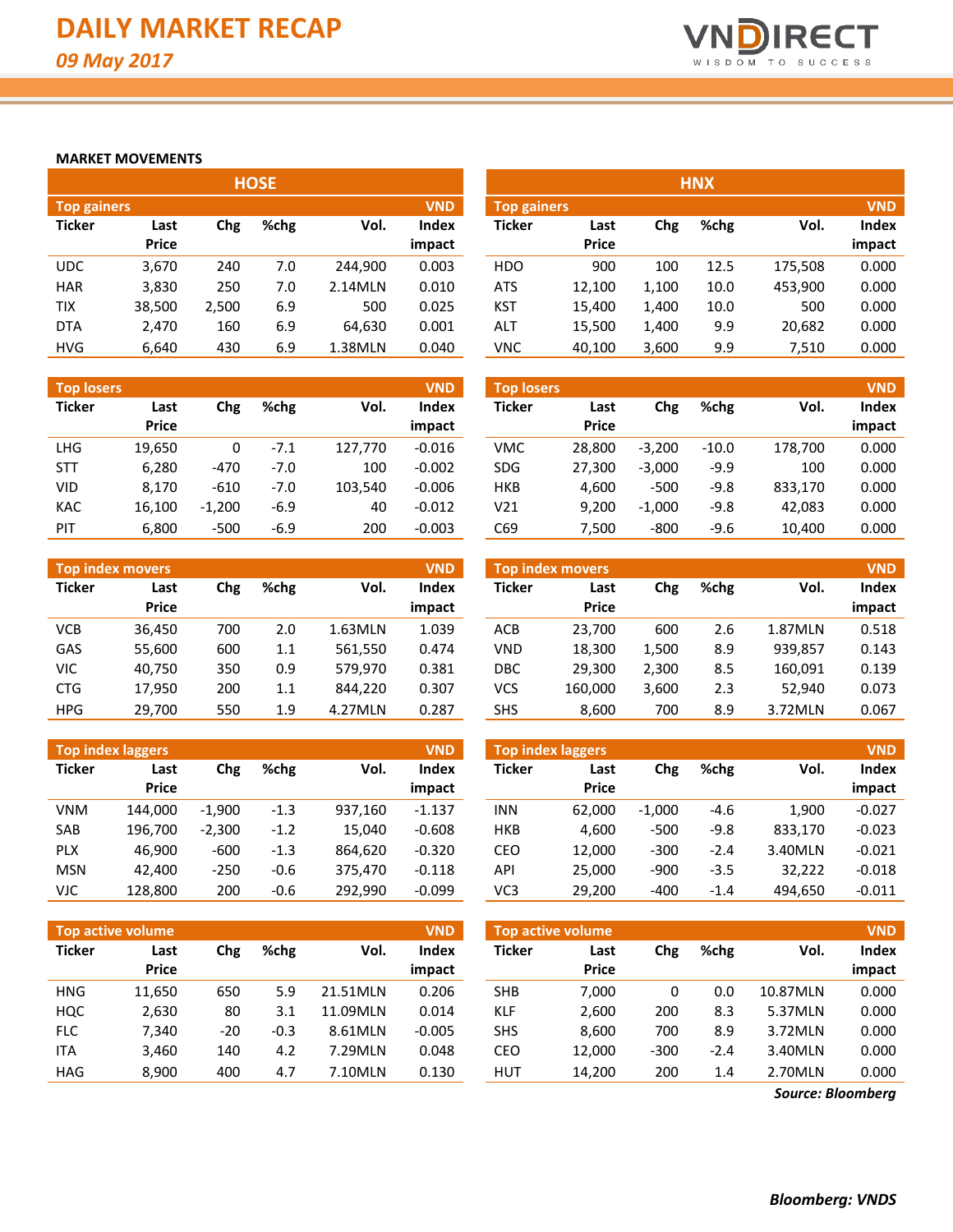

#### **FOREIGN ACTIVITIES**

| <b>Volume (Mn'shs)</b> | <b>HOSE</b> | d/d    | <b>HNX</b> | d/d      | Value (VND'bn)        | <b>HOSE</b> | d/d      | <b>HNX</b> | d/d                                                     |
|------------------------|-------------|--------|------------|----------|-----------------------|-------------|----------|------------|---------------------------------------------------------|
| <b>F.BUY</b>           | 5.5         | -40.5% | 0.3        | $-41.9%$ | <b>BUY</b>            | 269         | -43.6%   |            | -30.6%                                                  |
| % of market            | 2.5%        |        | 0.3%       |          | % of market           | 5.9%        |          | 1.0%       |                                                         |
| <b>F.SELL</b>          | 9.3         | 3.9%   | 1.9        | 3.8%     | <b>SELL</b>           | 350         | $-19.8%$ | 30         | 15.1%                                                   |
| % of market            | 0.0%        |        | $0.0\%$    |          | % of market           | 0.0%        |          | 5.0%       |                                                         |
| <b>NET BUY (SELL)</b>  | (3.8)       |        | (1.5)      |          | <b>NET BUY (SELL)</b> | (81)        |          | (24)       |                                                         |
|                        |             |        |            |          |                       |             |          |            | $\sim$ $\sim$ $\sim$ $\sim$ $\sim$ $\sim$ $\sim$ $\sim$ |

*Source: HSX, HNX*



#### **2017 ACCUMULATION**

| <b>Volume (Mn'shs)</b> |        | HOSE % of 2016 |      | HNX % of 2016 | Value (VND'bn)        |        | HOSE % of 2016 |       | HNX % of 2016 |
|------------------------|--------|----------------|------|---------------|-----------------------|--------|----------------|-------|---------------|
| <b>BUY</b>             | 876.3  | 35.6%          | 95.7 | 24.3%         | <b>BUY</b>            | 39.093 | 42.8%          | 1.431 | 23.0%         |
| % of market            | 6.3%   |                | 2.5% |               | % of market           | 13.9%  |                | 3.5%  |               |
| <b>SELL</b>            | 970.7  | 36.3%          | 90.5 | 27.6%         | <b>SELL</b>           | 33.852 | 34.2%          | 1.265 | 24.9%         |
| % of market            | 6.9%   |                | 2.4% |               | % of market           | 12.0%  |                | 3.1%  |               |
| <b>NET BUY (SELL)</b>  | (94.4) |                | 5.2  |               | <b>NET BUY (SELL)</b> | 5,241  |                | 165   |               |

*Source: HSX, HNX*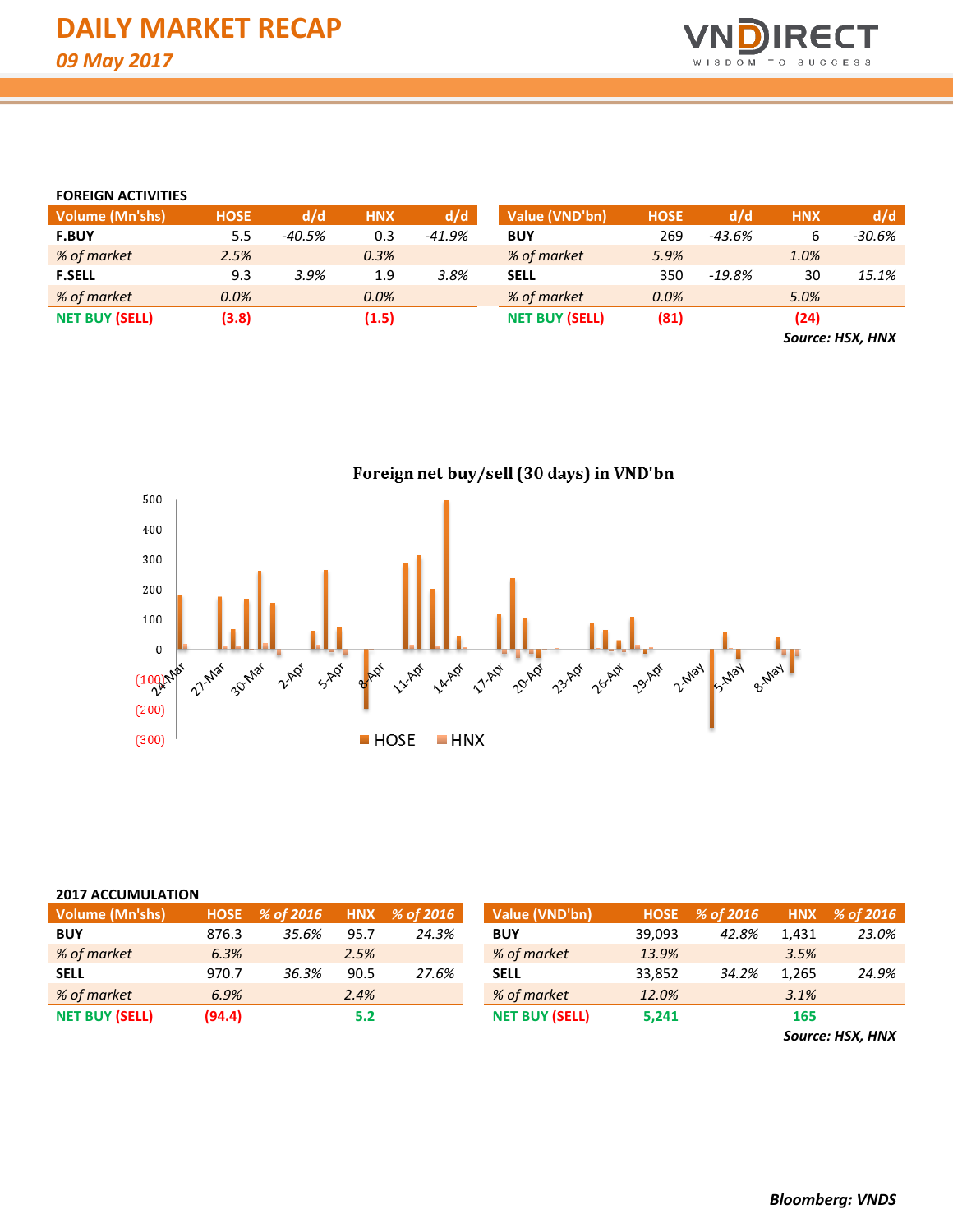

### **FOREIGN ACTIVITIES**

|               |                               | <b>HOSE</b> |         |       |                 | <b>HNX</b>    |                                                |        |         |       |                 |  |  |  |
|---------------|-------------------------------|-------------|---------|-------|-----------------|---------------|------------------------------------------------|--------|---------|-------|-----------------|--|--|--|
|               | Top buy by foreigners (value) |             |         |       | <b>VND'bn</b>   |               | <b>VND'bn</b><br>Top buy by foreigners (value) |        |         |       |                 |  |  |  |
| <b>Ticker</b> | Last<br><b>Price</b>          | Chg         | %chg    | Value | Index<br>impact | <b>Ticker</b> | Last<br><b>Price</b>                           | Chg    | %chg    | Value | Index<br>impact |  |  |  |
| PNJ           | 95,200                        | 200         | 0.21    | 76.2  | 0.008           | <b>VGC</b>    | 15,300                                         | 300    | 2.00    | 1.7   | 0.000           |  |  |  |
| <b>VNM</b>    | 144.000                       | $-1.900$    | $-1.30$ | 48.5  | $-1.137$        | <b>MAS</b>    | 103,000                                        | $-500$ | $-0.48$ | 0.6   | 0.000           |  |  |  |
| GAS           | 55,600                        | 600         | 1.09    | 20.8  | 0.474           | <b>DHT</b>    | 91,800                                         | $-400$ | $-0.43$ | 0.6   | 0.000           |  |  |  |
| <b>VCB</b>    | 36,450                        | 700         | 1.96    | 15.4  | 1.039           | <b>WCS</b>    | 180,000                                        | 0      | 0.00    | 0.3   | 0.000           |  |  |  |
| SSI           | 23,800                        | 800         | 3.48    | 13.2  | 0.162           | <b>BVS</b>    | 18,000                                         | 500    | 2.86    | 0.3   | 0.000           |  |  |  |

|               | Top sell by foreigners (value) |          |               |      | <b>VND'bn</b>          | Top sell by foreigners (value) |                      |        |         |              |                 |  |
|---------------|--------------------------------|----------|---------------|------|------------------------|--------------------------------|----------------------|--------|---------|--------------|-----------------|--|
| <b>Ticker</b> | Last<br><b>Price</b>           | Chg      | Value<br>%chg |      | <b>Index</b><br>impact | <b>Ticker</b>                  | Last<br><b>Price</b> | Chg    | %chg    | <b>Value</b> | Index<br>impact |  |
| PNJ           | 95,200                         | 200      | 0.21          | 76.2 | 0.008                  | <b>PGS</b>                     | 18,500               | 0      | 0.00    | 21.3         | 0.000           |  |
| <b>VNM</b>    | 144.000                        | $-1.900$ | $-1.30$       | 53.7 | $-1.137$               | <b>CTS</b>                     | 8.500                | 600    | 7.59    | 1.7          | 0.000           |  |
| <b>HPG</b>    | 29,700                         | 550      | 1.89          | 23.4 | 0.287                  | <b>BVS</b>                     | 18,000               | 500    | 2.86    | 1.4          | 0.000           |  |
| <b>DRC</b>    | 29.300                         | 1.300    | 4.64          | 19.2 | 0.064                  | <b>HUT</b>                     | 14.200               | 200    | 1.43    | 0.7          | 0.000           |  |
| GAS           | 55.600                         | 600      | 1.09          | 17.0 | 0.474                  | API                            | 25.000               | $-900$ | $-3.47$ | 0.6          | 0.000           |  |

|               | Top net buy by foreigners (value) |       |      |       | <b>VND'bn</b>   | Top net buy by foreigners (value) |                      | <b>VND'bn</b> |         |              |                 |
|---------------|-----------------------------------|-------|------|-------|-----------------|-----------------------------------|----------------------|---------------|---------|--------------|-----------------|
| <b>Ticker</b> | Last<br><b>Price</b>              | Chg   | %chg | Value | Index<br>impact | <b>Ticker</b>                     | Last<br><b>Price</b> | Chg           | %chg    | <b>Value</b> | Index<br>impact |
| <b>VCB</b>    | 36.450                            | 700   | 1.96 | 15.4  | 1.039           | <b>VGC</b>                        | 15,300               | 300           | 2.00    | 1.7          | 0.000           |
| SSI           | 23,800                            | 800   | 3.48 | 12.8  | 0.162           | <b>MAS</b>                        | 103,000              | $-500$        | $-0.48$ | 0.6          | 0.000           |
| <b>CTD</b>    | 203.500                           | 2.000 | 0.99 | 7.0   | 0.064           | <b>DHT</b>                        | 91,800               | $-400$        | $-0.43$ | 0.6          | 0.000           |
| RAL           | 126,500                           | 1.100 | 0.88 | 4.4   | 0.005           | TEG                               | 8,400                | $-300$        | $-3.45$ | 0.2          | 0.000           |
| GAS           | 55,600                            | 600   | 1.09 | 3.8   | 0.474           | <b>PMC</b>                        | 72,400               | $-1,500$      | $-2.03$ | 0.2          | 0.000           |

|               | Top net sell by foreigners (value) |        |         |         | <b>VND'bn</b>          | Top net sell by foreigners (value) |                      | VND'bn |         |              |                 |
|---------------|------------------------------------|--------|---------|---------|------------------------|------------------------------------|----------------------|--------|---------|--------------|-----------------|
| <b>Ticker</b> | Last<br><b>Price</b>               | Chg    | %chg    | Value   | <b>Index</b><br>impact | <b>Ticker</b>                      | Last<br><b>Price</b> | Chg    | %chg    | <b>Value</b> | Index<br>impact |
|               |                                    |        |         |         |                        |                                    |                      |        |         |              |                 |
| <b>HPG</b>    | 29.700                             | 550    | 1.89    | $-21.9$ | 0.287                  | <b>PGS</b>                         | 18,500               | 0      | 0.00    | $-21.3$      | 0.000           |
| <b>DRC</b>    | 29,300                             | 1.300  | 4.64    | $-19.0$ | 0.064                  | <b>CTS</b>                         | 8,500                | 600    | 7.59    | $-1.7$       | 0.000           |
| <b>STB</b>    | 11,900                             | 150    | 1.28    | $-13.2$ | 0.092                  | <b>BVS</b>                         | 18,000               | 500    | 2.86    | $-1.1$       | 0.000           |
| <b>VIC</b>    | 40.750                             | 350    | 0.87    | $-11.0$ | 0.381                  | API                                | 25.000               | $-900$ | $-3.47$ | $-0.6$       | 0.000           |
| <b>PLX</b>    | 46.900                             | $-600$ | $-1.26$ | $-9.8$  | $-0.320$               | <b>HUT</b>                         | 14,200               | 200    | 1.43    | $-0.6$       | 0.000           |

*Source: Bloomberg, HOSE, HNX*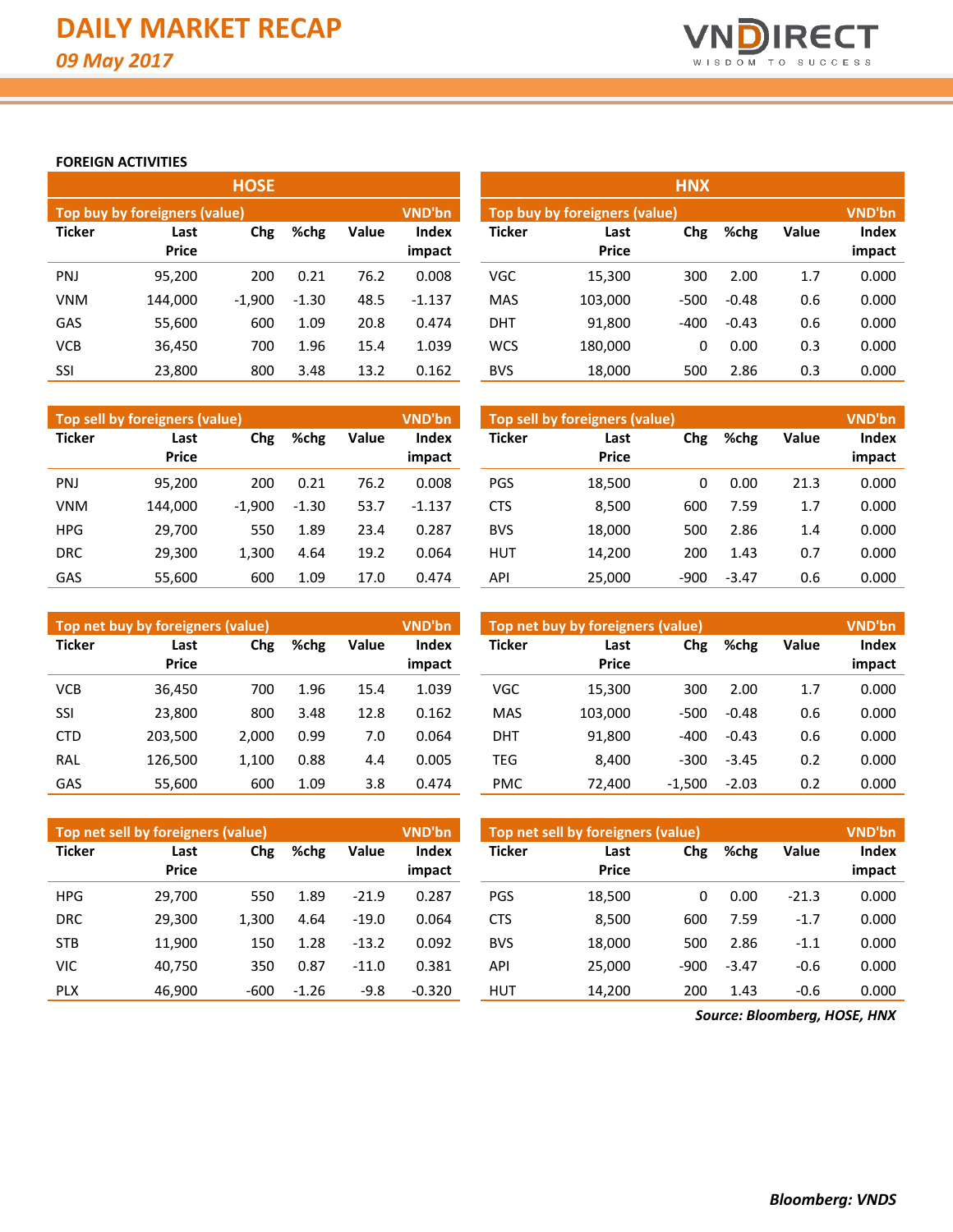

#### **TOP 70 MARKET CAPS SNAPSHOT ON HOSE**

| No.            | <b>Ticker</b> | <b>Price</b> | Price change (%) |         | Mkt. Cap | Outs. Vol. | <b>Float ratio</b> | <b>Avail</b> . Fll | Ave. daily vol. | <b>EPS</b>    |             |                | P/E            | P/B              | <b>ROE</b>       | <b>ROA</b> |                |
|----------------|---------------|--------------|------------------|---------|----------|------------|--------------------|--------------------|-----------------|---------------|-------------|----------------|----------------|------------------|------------------|------------|----------------|
|                |               | <b>VND</b>   | 1M               | 3M      | 6M       | US\$mln    | Mln'shs            | %                  | %               | (30 days-shs) | <b>T12M</b> | <b>Diluted</b> | 1Y Gr.         | $\boldsymbol{X}$ | $\boldsymbol{X}$ | %          | %              |
| 1              | VNM VM        | 144,000      | 1.0              | 7.4     | 2.9      | 9,196      | 1,451              | 57.8               | 45.1            | 888,106       | 6,281       | 5,831          | 19.9           | 22.9             | 8.4              | 38.3       | 33.7           |
| $\overline{2}$ | <b>VCB VM</b> | 36,450       | $-1.0$           | $-8.2$  | 1.3      | 5,770      | 3,598              | 100.0              | 9.4             | 1,107,017     | 1,668       | 1,566          | 6.0            | 21.8             | 2.6              | 12.4       | 1.0            |
| 3              | SAB VM        | 196,700      | $-4.0$           | $-6.8$  | N/A      | 5,550      | 641                | 10.4               | 39.2            | 29,792        | 6,987       | 6,442          | 37.3           | 28.2             | 11.1             | 39.8       | 21.7           |
| $\overline{4}$ | <b>VIC VM</b> | 40,750       | $-3.0$           | $-4.5$  | $-4.1$   | 4,730      | 2,638              | 52.3               | 19.1            | 720,877       | 1,255       | 1,178          | 111.2          | 32.5             | 3.7              | 9.8        | 1.5            |
| 5              | <b>GAS VM</b> | 55,600       | $-2.8$           | $-4.1$  | $-17.1$  | 4,681      | 1,913              | 4.2                | 46.1            | 537,495       | 4,119       | 3,548          | $-18.8$        | 13.5             | 2.6              | 19.1       | 13.1           |
| 6              | <b>ROS VM</b> | 160,200      | $-5.4$           | 18.3    | 69       | 3,031      | 430                | 27.2               | 48.0            | 5,181,927     | 1,136       | 1,136          | N/A            | 141.0            | 14.1             | 11.7       | 7.4            |
| 7              | CTG VM        | 17,950       | $-0.3$           | $-0.6$  | 9.1      | 2,941      | 3,723              | 15.8               | 0.0             | 930,766       | 1,869       | 1,457          | 20.6           | 9.6              | 1.1              | 11.8       | 0.8            |
| 8              | <b>PLX VM</b> | 46,900       | N/A              | N/A     | N/A      | 2,670      | 1,294              | 100.0              | 11.5            | N/A           | 4,254       | 4,254          | 43.0           | 11.0             | 2.7              | 27.7       | 8.9            |
| 9              | <b>BID VM</b> | 16,600       | $-2.9$           | $-1.5$  | 5.1      | 2,497      | 3,419              | 4.7                | 28.8            | 3,387,392     | 1,802       | 1,802          | 25.6           | 9.2              | 1.3              | 14.7       | 0.7            |
| 10             | <b>MSN VM</b> | 42,400       | $-10.4$          | $-0.2$  | $-2.2$   | 2,124      | 1,138              | 32.2               | 18.9            | 425,968       | 2,467       | 1,641          | 86.5           | 17.2             | 3.1              | 18.1       | 4.1            |
| 11             | VJC VM        | 128,800      | $-0.2$           | N/A     | N/A      | 1,827      | 322                | 61.0               | 3.6             | 336,210       | 8,726       | 8,726          | $-24.9$        | 14.8             | 8.5              | 68.7       | 14.3           |
| 12             | <b>NVL VM</b> | 68,600       | $-2.6$           | 16.7    | N/A      | 1,779      | 589                | 33.8               | 38.8            | 478,990       | 3,396       | 3,059          | N/A            | 20.2             | 4.5              | 23.1       | 5.3            |
| 13             | <b>BVH VM</b> | 57,500       | $-1.4$           | $-8.4$  | $-11.3$  | 1,722      | 680                | 29.1               | 24.2            | 273,413       | 1,641       | 1,651          | 10.9           | 35.0             | 3.0              | 8.8        | 1.7            |
| 14             | <b>HPG VM</b> | 29,700       | $-6.8$           | 0.0     | 8.8      | 1,652      | 1,264              | 50.7               | 12.4            | 4,346,333     | 5,496       | 4,775          | 82.3           | 5.4              | 1.9              | 35.3       | 22.5           |
| 15             | MBB VM        | 16,650       | 8.5              | 16.8    | 20.7     | 1,255      | 1,713              | 49.8               | 0.0             | 1,156,529     | 1,813       | 1,715          | $-6.3$         | 9.2              | 1.1              | 12.1       | 1.2            |
| 16             | <b>MWG VM</b> | 172,500      | 3.3              | 3.3     | 11.3     | 1,168      | 154                | 70.4               | 0.0             | 127,124       | 11,418      | 9,948          | 40.3           | 15.1             | 6.9              | 49.9       | 14.3           |
| 17             | <b>FPT VM</b> | 48,300       | 2.8              | 8.4     | 14.5     | 981        | 462                | 73.4               | 0.0             | 872,748       | 4,069       | 3,925          | 2.9            | 11.9             | 2.3              | 19.9       | 7.1            |
| 18             | <b>STB VM</b> | 11,900       | $-9.5$           | 16.7    | 44.2     | 944        | 1,804              | 92.7               | 15.8            | 7,708,028     | 350         | 207            | $-77.1$        | 34.0             | 0.9              | $-0.3$     | 0.0            |
| 19             | <b>BHN VM</b> | 83,500       | $-6.2$           | $-26.8$ | N/A      | 852        | 232                | 100.0              | 31.6            | 10,525        | 3,236       | 3,236          | $-9.6$         | 25.8             | 3.4              | 13.8       | 8.0            |
| 20             | <b>CTD VM</b> | 203,500      | 0.2              | 3.9     | 13.7     | 689        | 77                 | 89.1               | 5.1             | 136,984       | 20,854      | 20,894         | 88.6           | 9.8              | 2.5              | 28.5       | 14.5           |
| 21             | EIB VM        | 11,200       | $-8.2$           | 5.7     | 12.0     | 606        | 1,229              | 75.6               | 0.7             | 250,543       | 343         | 251            | 661            | 33               | $\mathbf{1}$     | $-2.2$     | 0              |
| 22             | <b>DHG VM</b> | 138,000      | 2.8              | 19.8    | 45.0     | 529        | 87                 | 32                 | 0.0             | 96,674        | 7,212       | 6,993          | 22             | 19               | 4.2              | 23         | 19             |
| 23             | SSI VM        | 23,800       | 2.6              | 14.4    | 17.0     | 513        | 490                | 57.0               | 44.2            | 2,767,171     | 2,133       | 1,698          | $\overline{2}$ | 11               | 1.6              | 13         | $\overline{7}$ |
| 24             | <b>HSG VM</b> | 49,400       | $-4.6$           | $-2.4$  | 17.6     | 435        | 200                | 54.8               | 19.0            | 1,509,704     | 9,238       | 7,350          | 120.2          | 5.3              | 2.1              | 43.4       | 15.4           |
| 25             | <b>REE VM</b> | 31,800       | 19.8             | 16.1    | 56.7     | 434        | 310                | 48.3               | 0.0             | 1,277,843     | 3,525       | 3,526          | 27.9           | 9.0              | 1.4              | 16.2       | 10.4           |
| 26             | PNJ VM        | 95,200       | 28.0             | 31.5    | 30.4     | 412        | 98                 | 66.7               | 0.0             | 162,308       | 5,654       | 4,383          | 672            | 17               | 6.2              | 31         | 14             |
| 27             | CII VM        | 38,400       | 0.5              | 23.1    | 34.7     | 408        | 241                | 54.7               | 10.0            | 1,558,849     | 7,950       | 3,191          | 9.7            | 4.8              | 2.6              | 23.6       | 6.7            |
| 28             | <b>DPM VM</b> | 23,550       | $-0.8$           | $-8.5$  | $-15.0$  | 406        | 391                | 35.2               | 29.6            | 846,477       | 2,038       | 61             | $-98.1$        | 11.6             | 1.1              | 13.1       | 12.5           |
| 29             | <b>HNG VM</b> | 11,650       | 0.9              | 43.8    | 97.5     | 393        | 767                | 29.5               | 48.5            | 2,140,625     | $-1,252$    | $-1,273$       | N/A            | N/A              | 0.9              | $-9.5$     | $-3.0$         |
| 30             | NT2 VM        | 30,000       | $-5.5$           | $-3.2$  | $-11.2$  | 380        | 288                | 27.9               | 26.8            | 280,707       | 3,508       | 3,701          | $-5.0$         | 8.6              | 1.7              | 22.0       | 8.8            |
| 31             | HT1 VM        | 22,000       | -4.1             | 12.0    | $-0.7$   | 369        | 382                | 20.0               | 39.9            | 338,276       | 2,062       | 2,121          | $-0.2$         | 10.7             | 1.6              | 16.7       | 6.8            |
| 32             | <b>KDC VM</b> | 40,600       | 1.0              | 5.7     | 14.0     | 367        | 206                | 49.8               | 39.8            | 477,832       | 5,626       | 5,624          | $-75.1$        | 7.2              | 1.4              | 19.3       | 15.1           |
| 33             | <b>BMP VM</b> | 182,000      | $-6.7$           | $-6.6$  | $-9.0$   | 364        | 45                 | 61.8               | 0.6             | 88,945        | 11,637      | 13,796         | 20.9           | 15.6             | 3.6              | 29.1       | 23.5           |
| 34             | <b>DCM VM</b> | 14,400       | 39.8             | 38.5    | 30.9     | 335        | 529                | 24.3               | 46.8            | 2,366,065     | 1,416       | 1,171          | N/A            | 10.2             | 1.3              | 10.7       | 4.8            |
| 35             | TCH VM        | 20,650       | 15.4             | 27.5    | $-4.8$   | 330        | 363                | 52.5               | 49.0            | 1,589,770     | 1,407       | 1,407          | N/A            | 14.7             | 1.7              | N/A        | N/A            |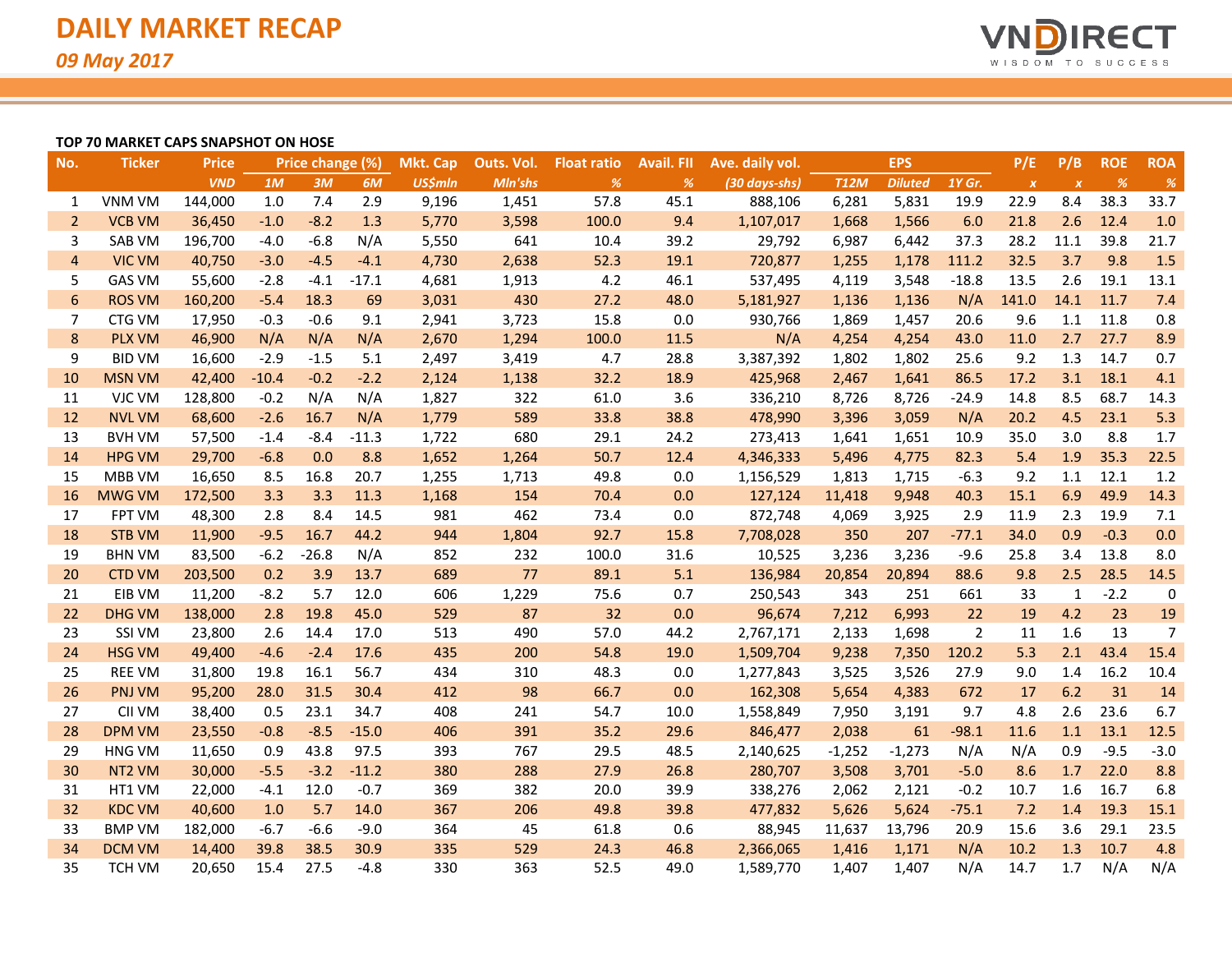

| <b>EPS</b><br>P/E<br>P/B<br><b>ROE</b><br><b>Ticker</b><br><b>Price</b><br>Price change (%)<br><b>Mkt. Cap</b><br>Outs. Vol.<br><b>Avail. FII</b><br>Ave. daily vol.<br><b>Float ratio</b><br>No.<br>1M<br>3M<br>6M<br><b>US\$mln</b><br>%<br>%<br><b>T12M</b><br><b>Diluted</b><br>$1Y$ Gr.<br>%<br><b>VND</b><br>Mln'shs<br>(30 days-shs)<br>$\boldsymbol{X}$<br>$\boldsymbol{\mathsf{x}}$<br><b>KBC VM</b><br>3.3<br>7.3<br>$-3.1$<br>320<br>470<br>72.6<br>15.6<br>1,361<br>1,186<br>11.4<br>0.9<br>7.5<br>15,500<br>2,732,665<br>$-11.6$<br>36<br>N/A<br>$-7.2$<br><b>HAG VM</b><br>8,900<br>$-3.8$<br>49.6<br>73.5<br>309<br>790<br>54.2<br>35.5<br>7,187,232<br>$-1,279$<br>$-1,291$<br>N/A<br>0.5<br>37<br>7.2<br><b>GMD VM</b><br>36,350<br>9.0<br>30.5<br>39.0<br>287<br>179<br>95.6<br>0.0<br>687,897<br>1,957<br>$-10.3$<br>16.9<br>1.3<br>38<br>2,151<br>11.0<br>KDH VM<br>27,650<br>11.9<br>41.1<br>34.9<br>285<br>234<br>49.8<br>2.5<br>127,454<br>1,658<br>1,587<br>55.3<br>16.7<br>1.9<br>39<br>282<br>9.2<br><b>SBT VM</b><br>0.0<br>6.3<br>4.5<br>253<br>53.0<br>42.2<br>1,538,882<br>29.3<br>24.1<br>2.2<br>40<br>25,300<br>1,051<br>1,148<br>102.5<br>273<br>22.3<br>DXG VM<br>24,500<br>8.9<br>76.9<br>253<br>81.0<br>20.6<br>4,248,816<br>2,887<br>29.6<br>8.3<br>1.9<br>41<br>2,941<br>$-22.9$<br>$-26.4$<br>272<br>383<br>N/A<br>0.5<br>1.3<br>42<br><b>PVD VM</b><br>16,150<br>$-19.5$<br>48.1<br>23.8<br>2,426,078<br>$-403$<br>201<br>$-94.7$<br>PPC VM<br>28.2<br>267<br>15.3<br>19,100<br>12.4<br>13.0<br>318<br>15.0<br>33.1<br>56,683<br>2,665<br>1,724<br>$-2.2$<br>7.2<br>1.1<br>43<br>85.5<br>63.8<br>249<br>298<br>77.9<br>18.0<br>2,127,686<br>30.6<br>14.5<br>11.6<br><b>BHS VM</b><br>19,000<br>57.0<br>1,312<br>1,546<br>1.4<br>44<br>97.5<br>90.7<br>246<br>202<br>38.3<br>48.0<br>2.3<br>9.8<br>PDR VM<br>27,650<br>34.2<br>649,631<br>1,233<br>1,136<br>28.1<br>22.4<br>45<br><b>VHC VM</b><br>53,300<br>$-3.1$<br>$-0.4$<br>1.9<br>216<br>92<br>25.5<br>62.6<br>130,112<br>5,922<br>80.9<br>9.1<br>2.1<br>24.5<br>46<br>5,879<br>7.1<br>$-5.2$<br>32.8<br>77.8<br>215<br>95<br>71.9<br>27.6<br>1,470,280<br>3.5<br>28.0<br>47<br>HBC VM<br>51,200<br>7,242<br>6,056<br>624.5<br>211<br>27<br>30.7<br>2.2<br>19.4<br><b>VCF VM</b><br>180,000<br>12.5<br>0.6<br>11.8<br>19.3<br>310<br>30.0<br>12.6<br>48<br>14,294<br>14,450<br>$-2.2$<br>208<br>193<br>N/A<br>LGC VM<br>24,500<br>$-0.2$<br>12.9<br>4.0<br>2,540<br>1,608<br>1,698<br>$-49.5$<br>15.2<br>1.9<br>13.3<br>49<br>33.2<br>16.5<br>206<br>638<br>86.2<br>0.6<br>14.0<br>50<br><b>FLC VM</b><br>7,340<br>$-9.7$<br>37.9<br>18,981,510<br>1,795<br>$-8.0$<br>4.0<br>1,818<br>33.0<br>203<br>130<br>39.5<br>49.9<br>13<br><b>HCM VM</b><br>35,500<br>5.7<br>21.4<br>0.0<br>450,981<br>2,395<br>14<br>1.9<br>51<br>2,624<br>6.3<br><b>BIC VM</b><br>38,000<br>$-7.3$<br>7.0<br>196<br>117<br>99.7<br>1,129.2<br>1,083<br>$-27.2$<br>33.7<br>2.2<br>52<br>$-4.6$<br>1.4<br>4,447<br>30,000<br>9.9<br>33.9<br>33.3<br>188<br>142<br>56.0<br>6.9<br>751,273<br>12.9<br>1.6<br>14.3<br>53<br><b>NLG VM</b><br>2,322<br>2,149<br>70.0<br>187<br>7.0<br>6.9<br>7.0<br>35<br>58.1<br>1.3<br>14,762<br>5,841<br>6,097<br>29.0<br>21<br>4.6<br>23<br>54<br><b>TRA VM</b><br>123,100<br>$-3.3$<br>$-2.9$<br>$-7.3$<br>184<br>102<br>59.8<br>54.1<br>6,106<br>23<br>1.8<br>12<br>55<br>PAN VM<br>40,800<br>1,769<br>2,538<br>0.0<br>181<br>45.7<br>25.9<br>16.5<br><b>PGD VM</b><br>45,800<br>18.3<br>16.4<br>3.9<br>90<br>49.5<br>79,588<br>2,313<br>$-37.5$<br>3.0<br>56<br>1,769<br>$-6.6$<br>180<br>250<br>104<br>$-86.3$<br>115.8<br>0.9<br><b>GTN VM</b><br>16,400<br>3.8<br>$-9.4$<br>19.4<br>49.3<br>577,362<br>142<br>1.5<br>57<br>4.6<br>5.2<br>0.6<br>176<br>38<br>25.6<br>3,779<br>24.9<br>4.3<br>24<br>58<br><b>TLG VM</b><br>104,600<br>21.0<br>5,658<br>5,514<br>18<br>$-1.2$<br>4.5<br>159<br>281<br>48.9<br>1,321<br>12.9<br>11<br>59<br><b>PVT VM</b><br>12,850<br>$-1.5$<br>23.8<br>671,126<br>1,321<br>10<br>1.0<br>$-4.1$<br>$-18.8$<br>153<br>119<br>39.4<br>18.4<br>$-8.2$<br>2.2<br>24<br><b>DRC VM</b><br>29,300<br>$-5.5$<br>324,194<br>3,178<br>3,327<br>9<br>60<br>32.1<br>32.7<br>149<br>35<br>46.3<br>38.8<br>5,224.5<br>4,856<br>18.7<br>3.8<br>20.1<br>DMC VM<br>97,500<br>10.8<br>42,407<br>44<br>61<br>$-2.3$<br>$-0.7$<br>$-1.6$<br>147<br>220<br>59.3<br>45.9<br>1,454,436<br>741.1<br>787<br>27.8<br>20.4<br>1.3<br>6.9<br>62<br>ASM VM<br>15,150<br>3.5<br>1.9<br>3.9<br>146<br>206<br>69.3<br>34.0<br>83,870<br>10.4<br>1.2<br>9.2<br>63<br>VSH VM<br>16,050<br>1,549<br>1,219<br>2.4<br>$-28.2$<br>938<br>37.7<br>70.7<br>0.3<br>0.4<br><b>ITA VM</b><br>3,460<br>$-1.1$<br>$-13.1$<br>143<br>69.3<br>11,269,470<br>49<br>43<br>$-74$<br>64<br>$-12.4$<br>142<br>4,380<br>30.0<br>CAV VM<br>56,000<br>$-5.1$<br>0.1<br>58<br>45.6<br>53,517<br>4,626<br>43.2<br>12.1<br>4.3<br>65<br>51.4<br>200.3<br>141<br>275<br>48.6<br>253<br>191.0<br>46.0<br>0.8<br>1.8<br>QCG VM<br>11,650<br>79.2<br>184.1<br>39.6<br>463,967<br>253<br>66<br>48.4<br>78.3<br>134<br>23.9<br>42.8<br>991.9<br>12.0<br>POM VM<br>16,400<br>4.1<br>186<br>41,772<br>2,549<br>1,616<br>6.4<br>1.1<br>67<br>27.9<br>130<br>99<br>$-21.5$<br>14.1<br>68<br><b>SJS VM</b><br>29,800<br>10.6<br>30.7<br>41.1<br>37.4<br>270,312<br>1,657<br>1,785<br>18.0<br>1.4<br>17.9<br>129<br>19.3<br>484,640<br>286.2<br>1.9<br>46.3<br>69<br>NKG VM<br>44,500<br>3.5<br>21.6<br>66<br>26.4<br>11,218<br>10,275<br>4.0<br>1.7<br>2.2<br>14.8<br>129<br>126<br>45.6<br>$-21.5$<br>1.8<br>15.6<br>70<br><b>CHP VM</b><br>23,300<br>20.0<br>42,313<br>1,949<br>1,950<br>12.0 |  |  |  |  |  |  |  |  | (Continued) |                |
|--------------------------------------------------------------------------------------------------------------------------------------------------------------------------------------------------------------------------------------------------------------------------------------------------------------------------------------------------------------------------------------------------------------------------------------------------------------------------------------------------------------------------------------------------------------------------------------------------------------------------------------------------------------------------------------------------------------------------------------------------------------------------------------------------------------------------------------------------------------------------------------------------------------------------------------------------------------------------------------------------------------------------------------------------------------------------------------------------------------------------------------------------------------------------------------------------------------------------------------------------------------------------------------------------------------------------------------------------------------------------------------------------------------------------------------------------------------------------------------------------------------------------------------------------------------------------------------------------------------------------------------------------------------------------------------------------------------------------------------------------------------------------------------------------------------------------------------------------------------------------------------------------------------------------------------------------------------------------------------------------------------------------------------------------------------------------------------------------------------------------------------------------------------------------------------------------------------------------------------------------------------------------------------------------------------------------------------------------------------------------------------------------------------------------------------------------------------------------------------------------------------------------------------------------------------------------------------------------------------------------------------------------------------------------------------------------------------------------------------------------------------------------------------------------------------------------------------------------------------------------------------------------------------------------------------------------------------------------------------------------------------------------------------------------------------------------------------------------------------------------------------------------------------------------------------------------------------------------------------------------------------------------------------------------------------------------------------------------------------------------------------------------------------------------------------------------------------------------------------------------------------------------------------------------------------------------------------------------------------------------------------------------------------------------------------------------------------------------------------------------------------------------------------------------------------------------------------------------------------------------------------------------------------------------------------------------------------------------------------------------------------------------------------------------------------------------------------------------------------------------------------------------------------------------------------------------------------------------------------------------------------------------------------------------------------------------------------------------------------------------------------------------------------------------------------------------------------------------------------------------------------------------------------------------------------------------------------------------------------------------------------------------------------------------------------------------------------------------------------------------------------------------------------------------------------------------------------------------------------------------------------------------------------------------------------------------------------------------------------------------------------------------------------------------------------------------------------------------------------------------------------------------------------------------------------------------------------------------------------------------------------------------------------------------------------------------------------------------------------------------------------------------------------------------------------------------------------------------------------------------------------------------------------------------------------------------------------------------------------------------------------------------------------------|--|--|--|--|--|--|--|--|-------------|----------------|
|                                                                                                                                                                                                                                                                                                                                                                                                                                                                                                                                                                                                                                                                                                                                                                                                                                                                                                                                                                                                                                                                                                                                                                                                                                                                                                                                                                                                                                                                                                                                                                                                                                                                                                                                                                                                                                                                                                                                                                                                                                                                                                                                                                                                                                                                                                                                                                                                                                                                                                                                                                                                                                                                                                                                                                                                                                                                                                                                                                                                                                                                                                                                                                                                                                                                                                                                                                                                                                                                                                                                                                                                                                                                                                                                                                                                                                                                                                                                                                                                                                                                                                                                                                                                                                                                                                                                                                                                                                                                                                                                                                                                                                                                                                                                                                                                                                                                                                                                                                                                                                                                                                                                                                                                                                                                                                                                                                                                                                                                                                                                                                                                                                                                    |  |  |  |  |  |  |  |  |             | <b>ROA</b>     |
|                                                                                                                                                                                                                                                                                                                                                                                                                                                                                                                                                                                                                                                                                                                                                                                                                                                                                                                                                                                                                                                                                                                                                                                                                                                                                                                                                                                                                                                                                                                                                                                                                                                                                                                                                                                                                                                                                                                                                                                                                                                                                                                                                                                                                                                                                                                                                                                                                                                                                                                                                                                                                                                                                                                                                                                                                                                                                                                                                                                                                                                                                                                                                                                                                                                                                                                                                                                                                                                                                                                                                                                                                                                                                                                                                                                                                                                                                                                                                                                                                                                                                                                                                                                                                                                                                                                                                                                                                                                                                                                                                                                                                                                                                                                                                                                                                                                                                                                                                                                                                                                                                                                                                                                                                                                                                                                                                                                                                                                                                                                                                                                                                                                                    |  |  |  |  |  |  |  |  |             | %              |
|                                                                                                                                                                                                                                                                                                                                                                                                                                                                                                                                                                                                                                                                                                                                                                                                                                                                                                                                                                                                                                                                                                                                                                                                                                                                                                                                                                                                                                                                                                                                                                                                                                                                                                                                                                                                                                                                                                                                                                                                                                                                                                                                                                                                                                                                                                                                                                                                                                                                                                                                                                                                                                                                                                                                                                                                                                                                                                                                                                                                                                                                                                                                                                                                                                                                                                                                                                                                                                                                                                                                                                                                                                                                                                                                                                                                                                                                                                                                                                                                                                                                                                                                                                                                                                                                                                                                                                                                                                                                                                                                                                                                                                                                                                                                                                                                                                                                                                                                                                                                                                                                                                                                                                                                                                                                                                                                                                                                                                                                                                                                                                                                                                                                    |  |  |  |  |  |  |  |  |             | 3.9            |
|                                                                                                                                                                                                                                                                                                                                                                                                                                                                                                                                                                                                                                                                                                                                                                                                                                                                                                                                                                                                                                                                                                                                                                                                                                                                                                                                                                                                                                                                                                                                                                                                                                                                                                                                                                                                                                                                                                                                                                                                                                                                                                                                                                                                                                                                                                                                                                                                                                                                                                                                                                                                                                                                                                                                                                                                                                                                                                                                                                                                                                                                                                                                                                                                                                                                                                                                                                                                                                                                                                                                                                                                                                                                                                                                                                                                                                                                                                                                                                                                                                                                                                                                                                                                                                                                                                                                                                                                                                                                                                                                                                                                                                                                                                                                                                                                                                                                                                                                                                                                                                                                                                                                                                                                                                                                                                                                                                                                                                                                                                                                                                                                                                                                    |  |  |  |  |  |  |  |  |             | $-2.0$         |
|                                                                                                                                                                                                                                                                                                                                                                                                                                                                                                                                                                                                                                                                                                                                                                                                                                                                                                                                                                                                                                                                                                                                                                                                                                                                                                                                                                                                                                                                                                                                                                                                                                                                                                                                                                                                                                                                                                                                                                                                                                                                                                                                                                                                                                                                                                                                                                                                                                                                                                                                                                                                                                                                                                                                                                                                                                                                                                                                                                                                                                                                                                                                                                                                                                                                                                                                                                                                                                                                                                                                                                                                                                                                                                                                                                                                                                                                                                                                                                                                                                                                                                                                                                                                                                                                                                                                                                                                                                                                                                                                                                                                                                                                                                                                                                                                                                                                                                                                                                                                                                                                                                                                                                                                                                                                                                                                                                                                                                                                                                                                                                                                                                                                    |  |  |  |  |  |  |  |  |             | 4.1            |
|                                                                                                                                                                                                                                                                                                                                                                                                                                                                                                                                                                                                                                                                                                                                                                                                                                                                                                                                                                                                                                                                                                                                                                                                                                                                                                                                                                                                                                                                                                                                                                                                                                                                                                                                                                                                                                                                                                                                                                                                                                                                                                                                                                                                                                                                                                                                                                                                                                                                                                                                                                                                                                                                                                                                                                                                                                                                                                                                                                                                                                                                                                                                                                                                                                                                                                                                                                                                                                                                                                                                                                                                                                                                                                                                                                                                                                                                                                                                                                                                                                                                                                                                                                                                                                                                                                                                                                                                                                                                                                                                                                                                                                                                                                                                                                                                                                                                                                                                                                                                                                                                                                                                                                                                                                                                                                                                                                                                                                                                                                                                                                                                                                                                    |  |  |  |  |  |  |  |  |             | 4.5            |
|                                                                                                                                                                                                                                                                                                                                                                                                                                                                                                                                                                                                                                                                                                                                                                                                                                                                                                                                                                                                                                                                                                                                                                                                                                                                                                                                                                                                                                                                                                                                                                                                                                                                                                                                                                                                                                                                                                                                                                                                                                                                                                                                                                                                                                                                                                                                                                                                                                                                                                                                                                                                                                                                                                                                                                                                                                                                                                                                                                                                                                                                                                                                                                                                                                                                                                                                                                                                                                                                                                                                                                                                                                                                                                                                                                                                                                                                                                                                                                                                                                                                                                                                                                                                                                                                                                                                                                                                                                                                                                                                                                                                                                                                                                                                                                                                                                                                                                                                                                                                                                                                                                                                                                                                                                                                                                                                                                                                                                                                                                                                                                                                                                                                    |  |  |  |  |  |  |  |  |             | 4.5            |
|                                                                                                                                                                                                                                                                                                                                                                                                                                                                                                                                                                                                                                                                                                                                                                                                                                                                                                                                                                                                                                                                                                                                                                                                                                                                                                                                                                                                                                                                                                                                                                                                                                                                                                                                                                                                                                                                                                                                                                                                                                                                                                                                                                                                                                                                                                                                                                                                                                                                                                                                                                                                                                                                                                                                                                                                                                                                                                                                                                                                                                                                                                                                                                                                                                                                                                                                                                                                                                                                                                                                                                                                                                                                                                                                                                                                                                                                                                                                                                                                                                                                                                                                                                                                                                                                                                                                                                                                                                                                                                                                                                                                                                                                                                                                                                                                                                                                                                                                                                                                                                                                                                                                                                                                                                                                                                                                                                                                                                                                                                                                                                                                                                                                    |  |  |  |  |  |  |  |  |             | 11.8           |
|                                                                                                                                                                                                                                                                                                                                                                                                                                                                                                                                                                                                                                                                                                                                                                                                                                                                                                                                                                                                                                                                                                                                                                                                                                                                                                                                                                                                                                                                                                                                                                                                                                                                                                                                                                                                                                                                                                                                                                                                                                                                                                                                                                                                                                                                                                                                                                                                                                                                                                                                                                                                                                                                                                                                                                                                                                                                                                                                                                                                                                                                                                                                                                                                                                                                                                                                                                                                                                                                                                                                                                                                                                                                                                                                                                                                                                                                                                                                                                                                                                                                                                                                                                                                                                                                                                                                                                                                                                                                                                                                                                                                                                                                                                                                                                                                                                                                                                                                                                                                                                                                                                                                                                                                                                                                                                                                                                                                                                                                                                                                                                                                                                                                    |  |  |  |  |  |  |  |  |             | 0.7            |
|                                                                                                                                                                                                                                                                                                                                                                                                                                                                                                                                                                                                                                                                                                                                                                                                                                                                                                                                                                                                                                                                                                                                                                                                                                                                                                                                                                                                                                                                                                                                                                                                                                                                                                                                                                                                                                                                                                                                                                                                                                                                                                                                                                                                                                                                                                                                                                                                                                                                                                                                                                                                                                                                                                                                                                                                                                                                                                                                                                                                                                                                                                                                                                                                                                                                                                                                                                                                                                                                                                                                                                                                                                                                                                                                                                                                                                                                                                                                                                                                                                                                                                                                                                                                                                                                                                                                                                                                                                                                                                                                                                                                                                                                                                                                                                                                                                                                                                                                                                                                                                                                                                                                                                                                                                                                                                                                                                                                                                                                                                                                                                                                                                                                    |  |  |  |  |  |  |  |  |             | 8.5            |
|                                                                                                                                                                                                                                                                                                                                                                                                                                                                                                                                                                                                                                                                                                                                                                                                                                                                                                                                                                                                                                                                                                                                                                                                                                                                                                                                                                                                                                                                                                                                                                                                                                                                                                                                                                                                                                                                                                                                                                                                                                                                                                                                                                                                                                                                                                                                                                                                                                                                                                                                                                                                                                                                                                                                                                                                                                                                                                                                                                                                                                                                                                                                                                                                                                                                                                                                                                                                                                                                                                                                                                                                                                                                                                                                                                                                                                                                                                                                                                                                                                                                                                                                                                                                                                                                                                                                                                                                                                                                                                                                                                                                                                                                                                                                                                                                                                                                                                                                                                                                                                                                                                                                                                                                                                                                                                                                                                                                                                                                                                                                                                                                                                                                    |  |  |  |  |  |  |  |  |             | 5.4            |
|                                                                                                                                                                                                                                                                                                                                                                                                                                                                                                                                                                                                                                                                                                                                                                                                                                                                                                                                                                                                                                                                                                                                                                                                                                                                                                                                                                                                                                                                                                                                                                                                                                                                                                                                                                                                                                                                                                                                                                                                                                                                                                                                                                                                                                                                                                                                                                                                                                                                                                                                                                                                                                                                                                                                                                                                                                                                                                                                                                                                                                                                                                                                                                                                                                                                                                                                                                                                                                                                                                                                                                                                                                                                                                                                                                                                                                                                                                                                                                                                                                                                                                                                                                                                                                                                                                                                                                                                                                                                                                                                                                                                                                                                                                                                                                                                                                                                                                                                                                                                                                                                                                                                                                                                                                                                                                                                                                                                                                                                                                                                                                                                                                                                    |  |  |  |  |  |  |  |  |             | 2.9            |
|                                                                                                                                                                                                                                                                                                                                                                                                                                                                                                                                                                                                                                                                                                                                                                                                                                                                                                                                                                                                                                                                                                                                                                                                                                                                                                                                                                                                                                                                                                                                                                                                                                                                                                                                                                                                                                                                                                                                                                                                                                                                                                                                                                                                                                                                                                                                                                                                                                                                                                                                                                                                                                                                                                                                                                                                                                                                                                                                                                                                                                                                                                                                                                                                                                                                                                                                                                                                                                                                                                                                                                                                                                                                                                                                                                                                                                                                                                                                                                                                                                                                                                                                                                                                                                                                                                                                                                                                                                                                                                                                                                                                                                                                                                                                                                                                                                                                                                                                                                                                                                                                                                                                                                                                                                                                                                                                                                                                                                                                                                                                                                                                                                                                    |  |  |  |  |  |  |  |  |             | 12.9           |
|                                                                                                                                                                                                                                                                                                                                                                                                                                                                                                                                                                                                                                                                                                                                                                                                                                                                                                                                                                                                                                                                                                                                                                                                                                                                                                                                                                                                                                                                                                                                                                                                                                                                                                                                                                                                                                                                                                                                                                                                                                                                                                                                                                                                                                                                                                                                                                                                                                                                                                                                                                                                                                                                                                                                                                                                                                                                                                                                                                                                                                                                                                                                                                                                                                                                                                                                                                                                                                                                                                                                                                                                                                                                                                                                                                                                                                                                                                                                                                                                                                                                                                                                                                                                                                                                                                                                                                                                                                                                                                                                                                                                                                                                                                                                                                                                                                                                                                                                                                                                                                                                                                                                                                                                                                                                                                                                                                                                                                                                                                                                                                                                                                                                    |  |  |  |  |  |  |  |  |             | 3.9            |
|                                                                                                                                                                                                                                                                                                                                                                                                                                                                                                                                                                                                                                                                                                                                                                                                                                                                                                                                                                                                                                                                                                                                                                                                                                                                                                                                                                                                                                                                                                                                                                                                                                                                                                                                                                                                                                                                                                                                                                                                                                                                                                                                                                                                                                                                                                                                                                                                                                                                                                                                                                                                                                                                                                                                                                                                                                                                                                                                                                                                                                                                                                                                                                                                                                                                                                                                                                                                                                                                                                                                                                                                                                                                                                                                                                                                                                                                                                                                                                                                                                                                                                                                                                                                                                                                                                                                                                                                                                                                                                                                                                                                                                                                                                                                                                                                                                                                                                                                                                                                                                                                                                                                                                                                                                                                                                                                                                                                                                                                                                                                                                                                                                                                    |  |  |  |  |  |  |  |  |             | 13.4           |
|                                                                                                                                                                                                                                                                                                                                                                                                                                                                                                                                                                                                                                                                                                                                                                                                                                                                                                                                                                                                                                                                                                                                                                                                                                                                                                                                                                                                                                                                                                                                                                                                                                                                                                                                                                                                                                                                                                                                                                                                                                                                                                                                                                                                                                                                                                                                                                                                                                                                                                                                                                                                                                                                                                                                                                                                                                                                                                                                                                                                                                                                                                                                                                                                                                                                                                                                                                                                                                                                                                                                                                                                                                                                                                                                                                                                                                                                                                                                                                                                                                                                                                                                                                                                                                                                                                                                                                                                                                                                                                                                                                                                                                                                                                                                                                                                                                                                                                                                                                                                                                                                                                                                                                                                                                                                                                                                                                                                                                                                                                                                                                                                                                                                    |  |  |  |  |  |  |  |  |             | 4.2            |
|                                                                                                                                                                                                                                                                                                                                                                                                                                                                                                                                                                                                                                                                                                                                                                                                                                                                                                                                                                                                                                                                                                                                                                                                                                                                                                                                                                                                                                                                                                                                                                                                                                                                                                                                                                                                                                                                                                                                                                                                                                                                                                                                                                                                                                                                                                                                                                                                                                                                                                                                                                                                                                                                                                                                                                                                                                                                                                                                                                                                                                                                                                                                                                                                                                                                                                                                                                                                                                                                                                                                                                                                                                                                                                                                                                                                                                                                                                                                                                                                                                                                                                                                                                                                                                                                                                                                                                                                                                                                                                                                                                                                                                                                                                                                                                                                                                                                                                                                                                                                                                                                                                                                                                                                                                                                                                                                                                                                                                                                                                                                                                                                                                                                    |  |  |  |  |  |  |  |  |             | 7.4            |
|                                                                                                                                                                                                                                                                                                                                                                                                                                                                                                                                                                                                                                                                                                                                                                                                                                                                                                                                                                                                                                                                                                                                                                                                                                                                                                                                                                                                                                                                                                                                                                                                                                                                                                                                                                                                                                                                                                                                                                                                                                                                                                                                                                                                                                                                                                                                                                                                                                                                                                                                                                                                                                                                                                                                                                                                                                                                                                                                                                                                                                                                                                                                                                                                                                                                                                                                                                                                                                                                                                                                                                                                                                                                                                                                                                                                                                                                                                                                                                                                                                                                                                                                                                                                                                                                                                                                                                                                                                                                                                                                                                                                                                                                                                                                                                                                                                                                                                                                                                                                                                                                                                                                                                                                                                                                                                                                                                                                                                                                                                                                                                                                                                                                    |  |  |  |  |  |  |  |  |             | 9              |
|                                                                                                                                                                                                                                                                                                                                                                                                                                                                                                                                                                                                                                                                                                                                                                                                                                                                                                                                                                                                                                                                                                                                                                                                                                                                                                                                                                                                                                                                                                                                                                                                                                                                                                                                                                                                                                                                                                                                                                                                                                                                                                                                                                                                                                                                                                                                                                                                                                                                                                                                                                                                                                                                                                                                                                                                                                                                                                                                                                                                                                                                                                                                                                                                                                                                                                                                                                                                                                                                                                                                                                                                                                                                                                                                                                                                                                                                                                                                                                                                                                                                                                                                                                                                                                                                                                                                                                                                                                                                                                                                                                                                                                                                                                                                                                                                                                                                                                                                                                                                                                                                                                                                                                                                                                                                                                                                                                                                                                                                                                                                                                                                                                                                    |  |  |  |  |  |  |  |  |             | 2.9            |
|                                                                                                                                                                                                                                                                                                                                                                                                                                                                                                                                                                                                                                                                                                                                                                                                                                                                                                                                                                                                                                                                                                                                                                                                                                                                                                                                                                                                                                                                                                                                                                                                                                                                                                                                                                                                                                                                                                                                                                                                                                                                                                                                                                                                                                                                                                                                                                                                                                                                                                                                                                                                                                                                                                                                                                                                                                                                                                                                                                                                                                                                                                                                                                                                                                                                                                                                                                                                                                                                                                                                                                                                                                                                                                                                                                                                                                                                                                                                                                                                                                                                                                                                                                                                                                                                                                                                                                                                                                                                                                                                                                                                                                                                                                                                                                                                                                                                                                                                                                                                                                                                                                                                                                                                                                                                                                                                                                                                                                                                                                                                                                                                                                                                    |  |  |  |  |  |  |  |  |             | 6.1            |
|                                                                                                                                                                                                                                                                                                                                                                                                                                                                                                                                                                                                                                                                                                                                                                                                                                                                                                                                                                                                                                                                                                                                                                                                                                                                                                                                                                                                                                                                                                                                                                                                                                                                                                                                                                                                                                                                                                                                                                                                                                                                                                                                                                                                                                                                                                                                                                                                                                                                                                                                                                                                                                                                                                                                                                                                                                                                                                                                                                                                                                                                                                                                                                                                                                                                                                                                                                                                                                                                                                                                                                                                                                                                                                                                                                                                                                                                                                                                                                                                                                                                                                                                                                                                                                                                                                                                                                                                                                                                                                                                                                                                                                                                                                                                                                                                                                                                                                                                                                                                                                                                                                                                                                                                                                                                                                                                                                                                                                                                                                                                                                                                                                                                    |  |  |  |  |  |  |  |  |             | 16             |
|                                                                                                                                                                                                                                                                                                                                                                                                                                                                                                                                                                                                                                                                                                                                                                                                                                                                                                                                                                                                                                                                                                                                                                                                                                                                                                                                                                                                                                                                                                                                                                                                                                                                                                                                                                                                                                                                                                                                                                                                                                                                                                                                                                                                                                                                                                                                                                                                                                                                                                                                                                                                                                                                                                                                                                                                                                                                                                                                                                                                                                                                                                                                                                                                                                                                                                                                                                                                                                                                                                                                                                                                                                                                                                                                                                                                                                                                                                                                                                                                                                                                                                                                                                                                                                                                                                                                                                                                                                                                                                                                                                                                                                                                                                                                                                                                                                                                                                                                                                                                                                                                                                                                                                                                                                                                                                                                                                                                                                                                                                                                                                                                                                                                    |  |  |  |  |  |  |  |  |             | $\overline{7}$ |
|                                                                                                                                                                                                                                                                                                                                                                                                                                                                                                                                                                                                                                                                                                                                                                                                                                                                                                                                                                                                                                                                                                                                                                                                                                                                                                                                                                                                                                                                                                                                                                                                                                                                                                                                                                                                                                                                                                                                                                                                                                                                                                                                                                                                                                                                                                                                                                                                                                                                                                                                                                                                                                                                                                                                                                                                                                                                                                                                                                                                                                                                                                                                                                                                                                                                                                                                                                                                                                                                                                                                                                                                                                                                                                                                                                                                                                                                                                                                                                                                                                                                                                                                                                                                                                                                                                                                                                                                                                                                                                                                                                                                                                                                                                                                                                                                                                                                                                                                                                                                                                                                                                                                                                                                                                                                                                                                                                                                                                                                                                                                                                                                                                                                    |  |  |  |  |  |  |  |  |             | 7.9            |
|                                                                                                                                                                                                                                                                                                                                                                                                                                                                                                                                                                                                                                                                                                                                                                                                                                                                                                                                                                                                                                                                                                                                                                                                                                                                                                                                                                                                                                                                                                                                                                                                                                                                                                                                                                                                                                                                                                                                                                                                                                                                                                                                                                                                                                                                                                                                                                                                                                                                                                                                                                                                                                                                                                                                                                                                                                                                                                                                                                                                                                                                                                                                                                                                                                                                                                                                                                                                                                                                                                                                                                                                                                                                                                                                                                                                                                                                                                                                                                                                                                                                                                                                                                                                                                                                                                                                                                                                                                                                                                                                                                                                                                                                                                                                                                                                                                                                                                                                                                                                                                                                                                                                                                                                                                                                                                                                                                                                                                                                                                                                                                                                                                                                    |  |  |  |  |  |  |  |  |             | 0.6            |
|                                                                                                                                                                                                                                                                                                                                                                                                                                                                                                                                                                                                                                                                                                                                                                                                                                                                                                                                                                                                                                                                                                                                                                                                                                                                                                                                                                                                                                                                                                                                                                                                                                                                                                                                                                                                                                                                                                                                                                                                                                                                                                                                                                                                                                                                                                                                                                                                                                                                                                                                                                                                                                                                                                                                                                                                                                                                                                                                                                                                                                                                                                                                                                                                                                                                                                                                                                                                                                                                                                                                                                                                                                                                                                                                                                                                                                                                                                                                                                                                                                                                                                                                                                                                                                                                                                                                                                                                                                                                                                                                                                                                                                                                                                                                                                                                                                                                                                                                                                                                                                                                                                                                                                                                                                                                                                                                                                                                                                                                                                                                                                                                                                                                    |  |  |  |  |  |  |  |  |             | 18             |
|                                                                                                                                                                                                                                                                                                                                                                                                                                                                                                                                                                                                                                                                                                                                                                                                                                                                                                                                                                                                                                                                                                                                                                                                                                                                                                                                                                                                                                                                                                                                                                                                                                                                                                                                                                                                                                                                                                                                                                                                                                                                                                                                                                                                                                                                                                                                                                                                                                                                                                                                                                                                                                                                                                                                                                                                                                                                                                                                                                                                                                                                                                                                                                                                                                                                                                                                                                                                                                                                                                                                                                                                                                                                                                                                                                                                                                                                                                                                                                                                                                                                                                                                                                                                                                                                                                                                                                                                                                                                                                                                                                                                                                                                                                                                                                                                                                                                                                                                                                                                                                                                                                                                                                                                                                                                                                                                                                                                                                                                                                                                                                                                                                                                    |  |  |  |  |  |  |  |  |             | $\overline{4}$ |
|                                                                                                                                                                                                                                                                                                                                                                                                                                                                                                                                                                                                                                                                                                                                                                                                                                                                                                                                                                                                                                                                                                                                                                                                                                                                                                                                                                                                                                                                                                                                                                                                                                                                                                                                                                                                                                                                                                                                                                                                                                                                                                                                                                                                                                                                                                                                                                                                                                                                                                                                                                                                                                                                                                                                                                                                                                                                                                                                                                                                                                                                                                                                                                                                                                                                                                                                                                                                                                                                                                                                                                                                                                                                                                                                                                                                                                                                                                                                                                                                                                                                                                                                                                                                                                                                                                                                                                                                                                                                                                                                                                                                                                                                                                                                                                                                                                                                                                                                                                                                                                                                                                                                                                                                                                                                                                                                                                                                                                                                                                                                                                                                                                                                    |  |  |  |  |  |  |  |  |             | 13             |
|                                                                                                                                                                                                                                                                                                                                                                                                                                                                                                                                                                                                                                                                                                                                                                                                                                                                                                                                                                                                                                                                                                                                                                                                                                                                                                                                                                                                                                                                                                                                                                                                                                                                                                                                                                                                                                                                                                                                                                                                                                                                                                                                                                                                                                                                                                                                                                                                                                                                                                                                                                                                                                                                                                                                                                                                                                                                                                                                                                                                                                                                                                                                                                                                                                                                                                                                                                                                                                                                                                                                                                                                                                                                                                                                                                                                                                                                                                                                                                                                                                                                                                                                                                                                                                                                                                                                                                                                                                                                                                                                                                                                                                                                                                                                                                                                                                                                                                                                                                                                                                                                                                                                                                                                                                                                                                                                                                                                                                                                                                                                                                                                                                                                    |  |  |  |  |  |  |  |  |             | 16.3           |
|                                                                                                                                                                                                                                                                                                                                                                                                                                                                                                                                                                                                                                                                                                                                                                                                                                                                                                                                                                                                                                                                                                                                                                                                                                                                                                                                                                                                                                                                                                                                                                                                                                                                                                                                                                                                                                                                                                                                                                                                                                                                                                                                                                                                                                                                                                                                                                                                                                                                                                                                                                                                                                                                                                                                                                                                                                                                                                                                                                                                                                                                                                                                                                                                                                                                                                                                                                                                                                                                                                                                                                                                                                                                                                                                                                                                                                                                                                                                                                                                                                                                                                                                                                                                                                                                                                                                                                                                                                                                                                                                                                                                                                                                                                                                                                                                                                                                                                                                                                                                                                                                                                                                                                                                                                                                                                                                                                                                                                                                                                                                                                                                                                                                    |  |  |  |  |  |  |  |  |             | 3.9            |
|                                                                                                                                                                                                                                                                                                                                                                                                                                                                                                                                                                                                                                                                                                                                                                                                                                                                                                                                                                                                                                                                                                                                                                                                                                                                                                                                                                                                                                                                                                                                                                                                                                                                                                                                                                                                                                                                                                                                                                                                                                                                                                                                                                                                                                                                                                                                                                                                                                                                                                                                                                                                                                                                                                                                                                                                                                                                                                                                                                                                                                                                                                                                                                                                                                                                                                                                                                                                                                                                                                                                                                                                                                                                                                                                                                                                                                                                                                                                                                                                                                                                                                                                                                                                                                                                                                                                                                                                                                                                                                                                                                                                                                                                                                                                                                                                                                                                                                                                                                                                                                                                                                                                                                                                                                                                                                                                                                                                                                                                                                                                                                                                                                                                    |  |  |  |  |  |  |  |  |             | 4.6            |
|                                                                                                                                                                                                                                                                                                                                                                                                                                                                                                                                                                                                                                                                                                                                                                                                                                                                                                                                                                                                                                                                                                                                                                                                                                                                                                                                                                                                                                                                                                                                                                                                                                                                                                                                                                                                                                                                                                                                                                                                                                                                                                                                                                                                                                                                                                                                                                                                                                                                                                                                                                                                                                                                                                                                                                                                                                                                                                                                                                                                                                                                                                                                                                                                                                                                                                                                                                                                                                                                                                                                                                                                                                                                                                                                                                                                                                                                                                                                                                                                                                                                                                                                                                                                                                                                                                                                                                                                                                                                                                                                                                                                                                                                                                                                                                                                                                                                                                                                                                                                                                                                                                                                                                                                                                                                                                                                                                                                                                                                                                                                                                                                                                                                    |  |  |  |  |  |  |  |  |             | 0.3            |
|                                                                                                                                                                                                                                                                                                                                                                                                                                                                                                                                                                                                                                                                                                                                                                                                                                                                                                                                                                                                                                                                                                                                                                                                                                                                                                                                                                                                                                                                                                                                                                                                                                                                                                                                                                                                                                                                                                                                                                                                                                                                                                                                                                                                                                                                                                                                                                                                                                                                                                                                                                                                                                                                                                                                                                                                                                                                                                                                                                                                                                                                                                                                                                                                                                                                                                                                                                                                                                                                                                                                                                                                                                                                                                                                                                                                                                                                                                                                                                                                                                                                                                                                                                                                                                                                                                                                                                                                                                                                                                                                                                                                                                                                                                                                                                                                                                                                                                                                                                                                                                                                                                                                                                                                                                                                                                                                                                                                                                                                                                                                                                                                                                                                    |  |  |  |  |  |  |  |  |             | 11.3           |
|                                                                                                                                                                                                                                                                                                                                                                                                                                                                                                                                                                                                                                                                                                                                                                                                                                                                                                                                                                                                                                                                                                                                                                                                                                                                                                                                                                                                                                                                                                                                                                                                                                                                                                                                                                                                                                                                                                                                                                                                                                                                                                                                                                                                                                                                                                                                                                                                                                                                                                                                                                                                                                                                                                                                                                                                                                                                                                                                                                                                                                                                                                                                                                                                                                                                                                                                                                                                                                                                                                                                                                                                                                                                                                                                                                                                                                                                                                                                                                                                                                                                                                                                                                                                                                                                                                                                                                                                                                                                                                                                                                                                                                                                                                                                                                                                                                                                                                                                                                                                                                                                                                                                                                                                                                                                                                                                                                                                                                                                                                                                                                                                                                                                    |  |  |  |  |  |  |  |  |             | 0.9            |
|                                                                                                                                                                                                                                                                                                                                                                                                                                                                                                                                                                                                                                                                                                                                                                                                                                                                                                                                                                                                                                                                                                                                                                                                                                                                                                                                                                                                                                                                                                                                                                                                                                                                                                                                                                                                                                                                                                                                                                                                                                                                                                                                                                                                                                                                                                                                                                                                                                                                                                                                                                                                                                                                                                                                                                                                                                                                                                                                                                                                                                                                                                                                                                                                                                                                                                                                                                                                                                                                                                                                                                                                                                                                                                                                                                                                                                                                                                                                                                                                                                                                                                                                                                                                                                                                                                                                                                                                                                                                                                                                                                                                                                                                                                                                                                                                                                                                                                                                                                                                                                                                                                                                                                                                                                                                                                                                                                                                                                                                                                                                                                                                                                                                    |  |  |  |  |  |  |  |  |             | 4.2            |
|                                                                                                                                                                                                                                                                                                                                                                                                                                                                                                                                                                                                                                                                                                                                                                                                                                                                                                                                                                                                                                                                                                                                                                                                                                                                                                                                                                                                                                                                                                                                                                                                                                                                                                                                                                                                                                                                                                                                                                                                                                                                                                                                                                                                                                                                                                                                                                                                                                                                                                                                                                                                                                                                                                                                                                                                                                                                                                                                                                                                                                                                                                                                                                                                                                                                                                                                                                                                                                                                                                                                                                                                                                                                                                                                                                                                                                                                                                                                                                                                                                                                                                                                                                                                                                                                                                                                                                                                                                                                                                                                                                                                                                                                                                                                                                                                                                                                                                                                                                                                                                                                                                                                                                                                                                                                                                                                                                                                                                                                                                                                                                                                                                                                    |  |  |  |  |  |  |  |  |             | 4.8            |
|                                                                                                                                                                                                                                                                                                                                                                                                                                                                                                                                                                                                                                                                                                                                                                                                                                                                                                                                                                                                                                                                                                                                                                                                                                                                                                                                                                                                                                                                                                                                                                                                                                                                                                                                                                                                                                                                                                                                                                                                                                                                                                                                                                                                                                                                                                                                                                                                                                                                                                                                                                                                                                                                                                                                                                                                                                                                                                                                                                                                                                                                                                                                                                                                                                                                                                                                                                                                                                                                                                                                                                                                                                                                                                                                                                                                                                                                                                                                                                                                                                                                                                                                                                                                                                                                                                                                                                                                                                                                                                                                                                                                                                                                                                                                                                                                                                                                                                                                                                                                                                                                                                                                                                                                                                                                                                                                                                                                                                                                                                                                                                                                                                                                    |  |  |  |  |  |  |  |  |             | 10.3           |
|                                                                                                                                                                                                                                                                                                                                                                                                                                                                                                                                                                                                                                                                                                                                                                                                                                                                                                                                                                                                                                                                                                                                                                                                                                                                                                                                                                                                                                                                                                                                                                                                                                                                                                                                                                                                                                                                                                                                                                                                                                                                                                                                                                                                                                                                                                                                                                                                                                                                                                                                                                                                                                                                                                                                                                                                                                                                                                                                                                                                                                                                                                                                                                                                                                                                                                                                                                                                                                                                                                                                                                                                                                                                                                                                                                                                                                                                                                                                                                                                                                                                                                                                                                                                                                                                                                                                                                                                                                                                                                                                                                                                                                                                                                                                                                                                                                                                                                                                                                                                                                                                                                                                                                                                                                                                                                                                                                                                                                                                                                                                                                                                                                                                    |  |  |  |  |  |  |  |  |             | 8.1            |

*Source: Bloomberg*